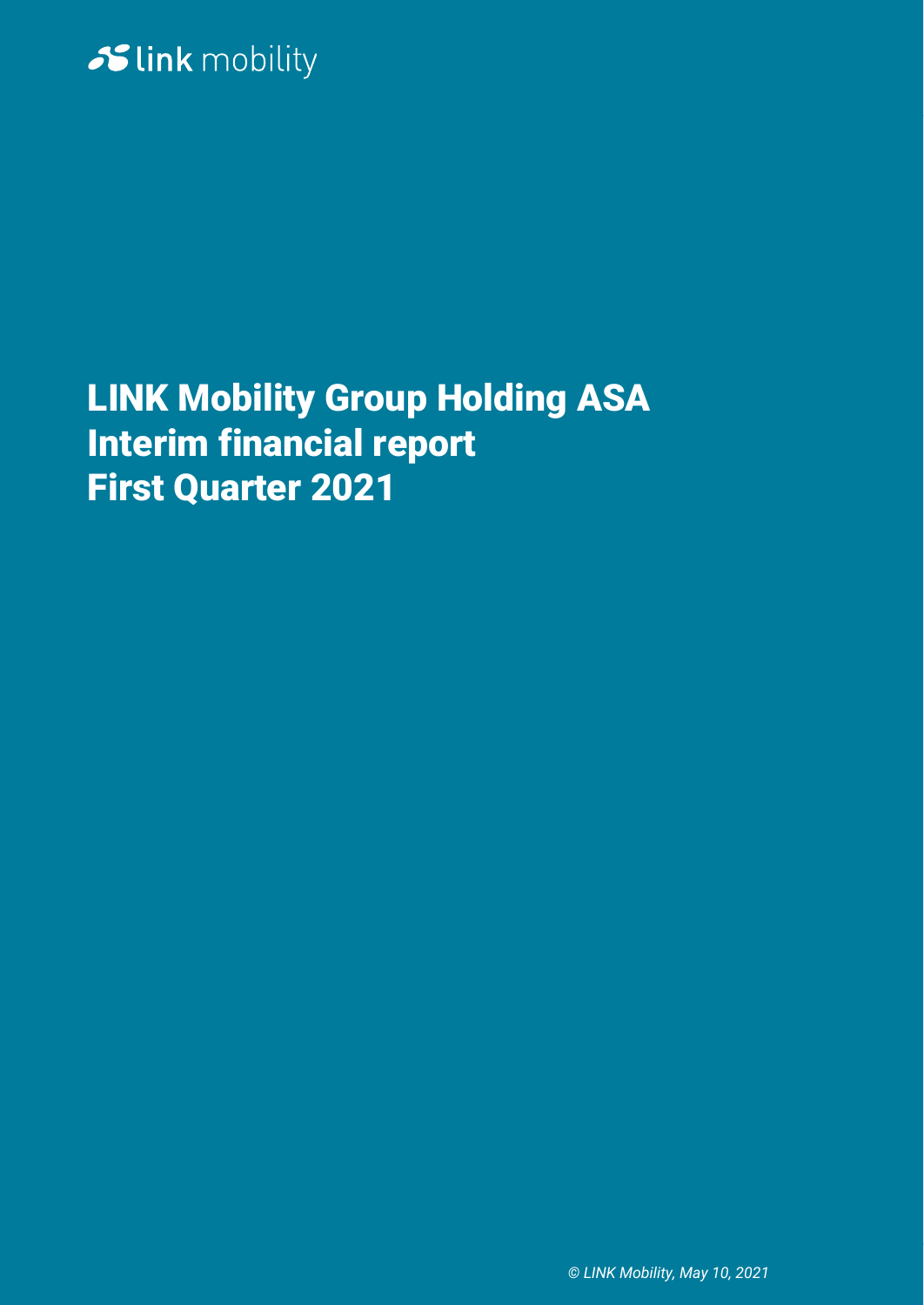# Highlights First Quarter

- Acquired AMM SpA in Italy enabling LINK to become a leading CPaaS provider in the Italian market for EUR 18.7 million
- Acquired Marketing Platform, an omnichannel marketing platform in Denmark with considerable upsell opportunities, for EUR 13 million
- Margin expansion with 29% growth on adjusted EBITDA<sup>1</sup> to NOK 109 million and an uplift to 11.5% in profitability
- Revenue grew 12% to NOK 946 million. Organic growth 6% hampered by stricter lockdowns in the Nordics and Western Europe
- April 2021 volumes are rebounding with 31% organic growth year over year as enterprises are reengaging as societies start to reopen
- Diversified customer base of 40,000 accounts<sup>2</sup>
- Pent up demand for LINK's CPaaS solutions expected to be released as societies operate normally post pandemic



*1.) Please refer to note 3 for segment information and reconciliation of Alternative Performance Metrics* 

*2.) Customer accounts invoiced*

*3.) Organic revenue growth in comparable footprint same quarter previous year*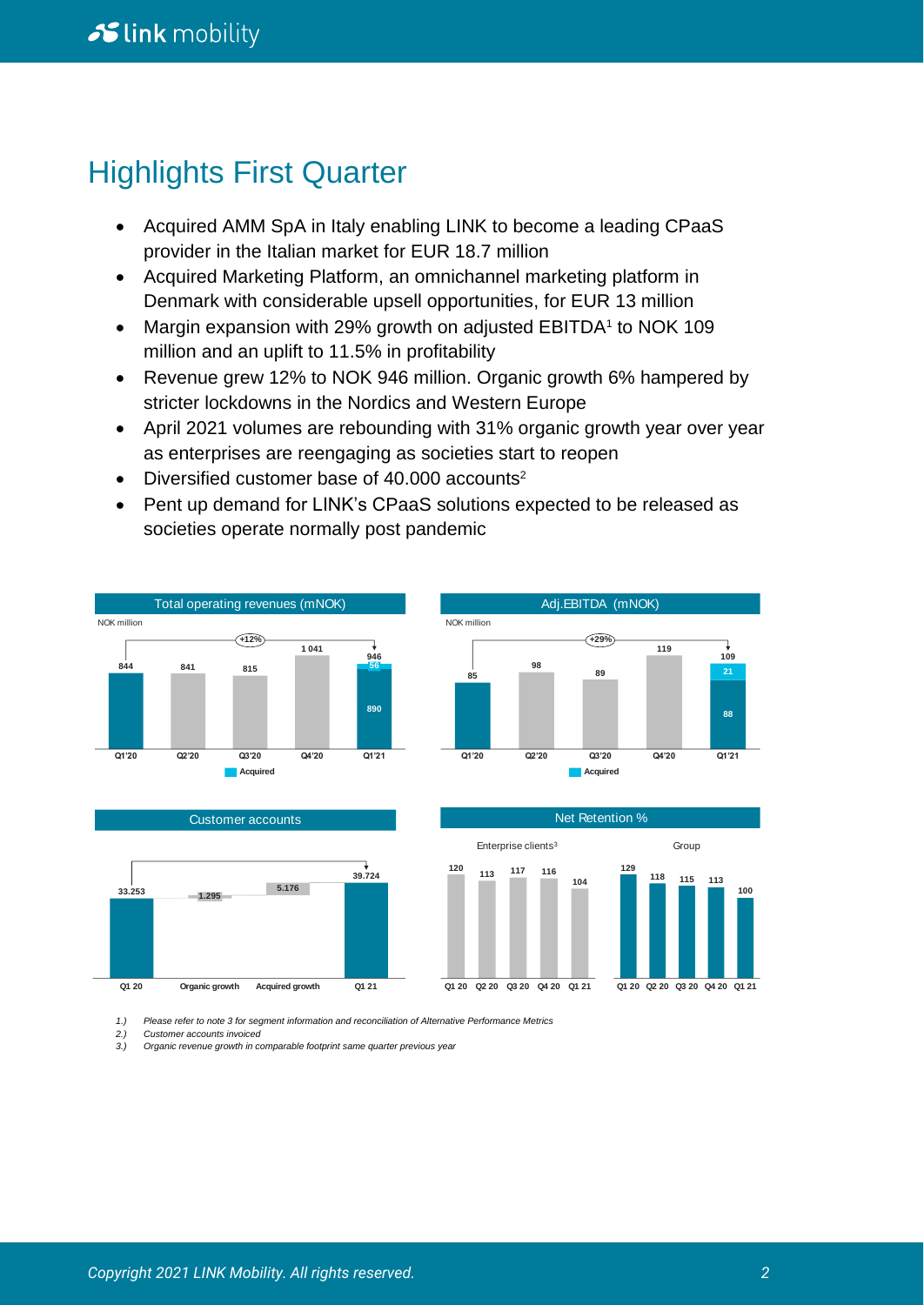# Lockdowns affect growth – Margins improved

**LINK Mobility (LINK) reports total revenue growth of 12% and organic revenue growth of 6% despite economies being severely impacted by new and stricter lockdowns across its European footprint. There was a negative FX of -2% with a stronger NOK in the quarter. In April 2021, LINK observes high growth in messaging volumes of 31%, which indicates a quick rebound as societies start to reopen and enterprises are reengaging activity to a normal operating environment. LINK also reports a margin expansion with an adjusted EBITDA growth of 29% and margin increase to 11.5 % from 10.0% same quarter last year. Gross profit in the first quarter increased 18% with higher profitability compared to same quarter last year. LINK reiterates its forward-looking statement which targets NOK 10 billion in pro forma revenue by 2024 and EBITDA margins in the 13-15% range.**

LINK's total operating revenue increased 12% to NOK 946 million in the first quarter compared to the corresponding period last year. The Enterprise segment generated 6% organic growth, while the low margin aggregator business had a negative contribution to total organic revenue growth.

In the first quarter of 2020, LINK reported a spike in activity as governments and businesses had large information needs which drove messaging volumes and revenue. This year, a rebound in Covid-19 cases led to new government restrictions**,** severe lockdowns were introduced in the Nordics for the first time and Western European societies remained closed throughout the quarter. This had a negative effect on organic growth in Q1 21 regarding both messaging volumes and revenue.

Gross profit grew 18% to NOK 247 million compared to the same quarter last year. The gross margin improved by 1.3 percentage points to 26.1% with contribution from acquisitions.

Reported growth in adjusted EBITDA was 29% to NOK 109 million, whereof NOK 21 million was related to the acquisitions of WebSMS and Tismi. The adjusted EBITDA margin improved by 1.5 percentage points. LINK's scalable business model is set up to handle large amounts of additional volumes and revenue. A relatively small increase in operating expenses can support significant revenue growth driving margins and profitability.

Messages delivered increased 14% in the first quarter to 2.930 million compared to the same quarter last year. Messaging revenue grew 12% to NOK 887 million and organically messages delivered grew 10%.

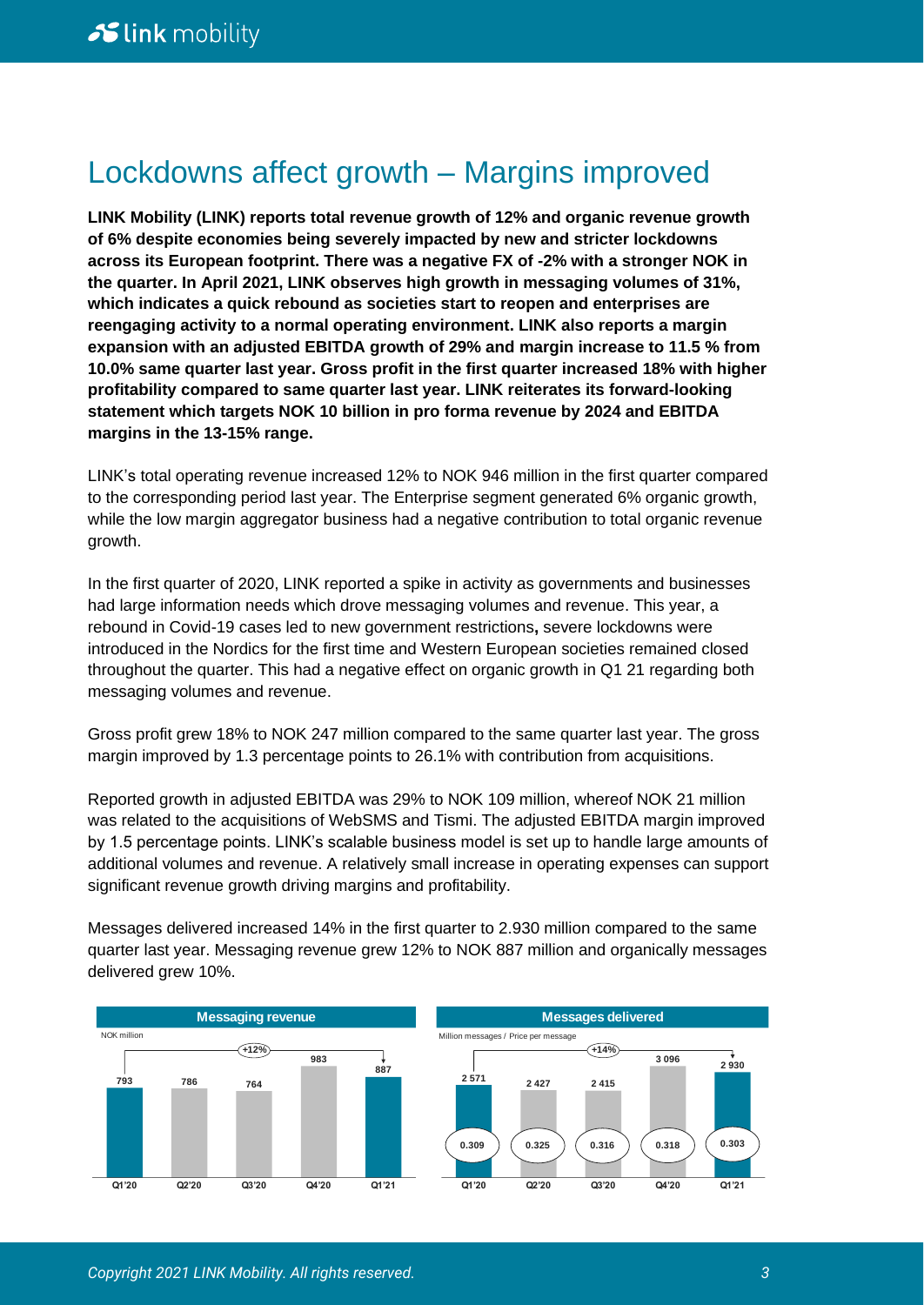# Acquisitions and pro forma financials

During the first quarter LINK have signed or closed three acquisitions, Tismi in Netherlands, MarketingPlatform in Denmark and AMM in Italy. The closing of these acquisitions in addition to the closing of WebSMS in November 2020 impacts the pro forma financials of the Group. The table below shows updated pro forma (full-year effect of closed acquisitions) key financial numbers for 2020 and estimates on impact to first quarter 2021 financials based on management estimates given information available.

| (Amounts in NOK million) | 2020           | Q121           | 2020       | Q121       |
|--------------------------|----------------|----------------|------------|------------|
|                          | <b>Revenue</b> | <b>Revenue</b> | Adj.EBITDA | Adj.EBITDA |
| Reported                 | 3.539          | 946            | 391        | 109        |
| Pro forma                | 3.898          | 991            | 474        | 121        |

# Forwarding looking statement reiterated

LINK is benefitting from strong market trends with an accelerated demand for advanced CpaaS solutions and products. As LINK invest more in additional go-to-market (GTM) initiatives and launch new products in the current footprint, LINK expect demand for our products to grow even further. LINK also has strong momentum on M&A processes and observes increased M&A activity in a highly fragmented industry. The strength in these underlying trends enable LINK to communicate a more precise forward-looking statement:

| <b>Forward looking statement</b><br>Amounts are in million NOK | 2024       |
|----------------------------------------------------------------|------------|
| Pro forma revenue                                              | 10.000     |
| Pro forma adjusted EBITDA* margin                              | $13 - 15%$ |

The main assumptions behind the guidance are a gradual increase in organic growth to 20% in the mid to long-term with the effects from the GTM initiatives and margin expansion driven by the operating leverage inherent in LINK's scalable business model. The tailwinds from strong market trends and uplift in new products and channels will increase organic revenue growth and LINK expects a gradual increase in number of messages and revenues growth through 2021 from current levels. While quarterly variations due to lockdowns and government restrictions make forecasting with LINK's typical level of precision somewhat more difficult, LINK expect an increased level of underlying growth during 2021 as compared to 2020.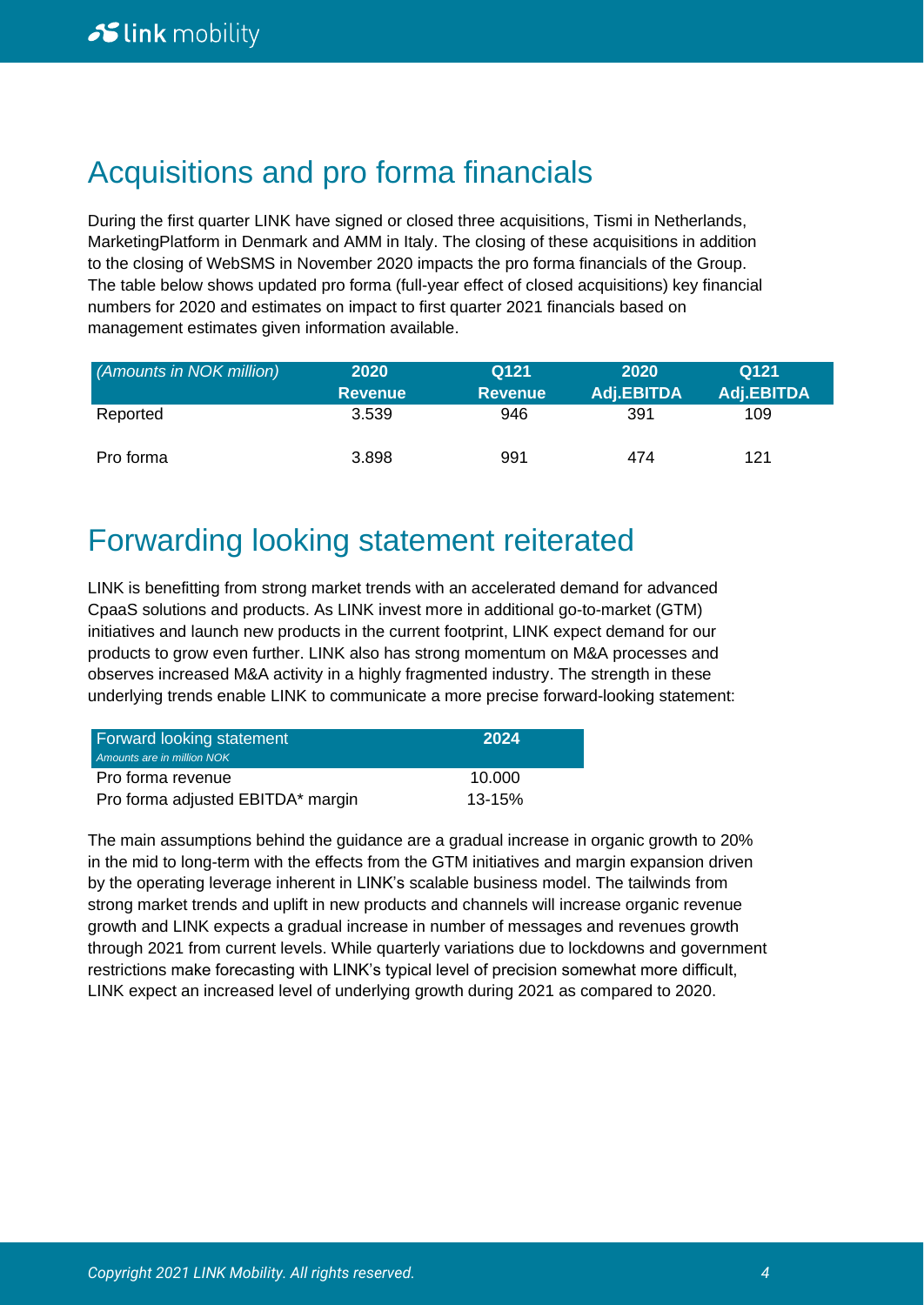# New contracts

LINK generally sees great demand for multi-channel mobile communication and our enterprise grade solutions. The following material new contracts were signed:

- Aldeamo, an ISV partner for WhatsApp headquartered in Colombia with offices in 10 LatAm countries, will onboarded all new clients with LINK BSP
- Vittoria Assicurazioni, one of the largest insurance companies in Italy, will use LINK for notifications and marketing communication through both SMS and email
- DHL Global Forwarding, a division of Deusche Post providing air and ocean freight, will use WhatsApp with LINK in Europe, US and LatAm as an integrated communication channel
- Lotto 24 AG, the leading online lottery provider in Germany, will use LINK for SMS notifications in relation to wins & promotions
- Coca Cola will for the first time, with LINK in Bulgaria, use Viber business messages for notifications & promotions
- Dolce Gabbana will use LINK to send SMS invites and reminders in connection with online fashion shows in Austria
- Orange (Intrum). Orange offer Comunica, a white label of LINK's SMS platform to its customers. Intrum, an Orange customer, is now using Comunica to sends SMS and certified SMS
- The Polish Government has together with LINK and our integration partner launched a service that allows citizens to sign up for vaccine via SMS
- Envialia World SL, a logistics and express company specialized in eCommerce, will use LINK to send delivery notifications in Spain and Portugal
- Ultimile, a last mile software delivery platform, orchestrating deliveries for brands, logistics operators and local service providers will use LINK for SMS notifications as part of the customer journey in France

# Financial Review *(Figures in brackets refer to the same period last year)*

## Group Income Statement

Operating revenues amounted to NOK 946 million (NOK 844 million) or a reported growth of 12 percent versus same period last year including the acquisitions of WebSMS and Tismi. Organic revenue growth was 6 percent negatively impacted by -2% due to FX as the NOK has appreciated compared to same period last year. Growth levels in current quarter has been hampered by stricter lockdowns in Northern and Western Europe, which has reduced messaging volumes and revenue. In April 2021, LINK observes high growth in messaging volumes of 31%, which indicates a quick rebound as societies start to reopen and enterprises are reengaging activity and communications to a normal operating environment.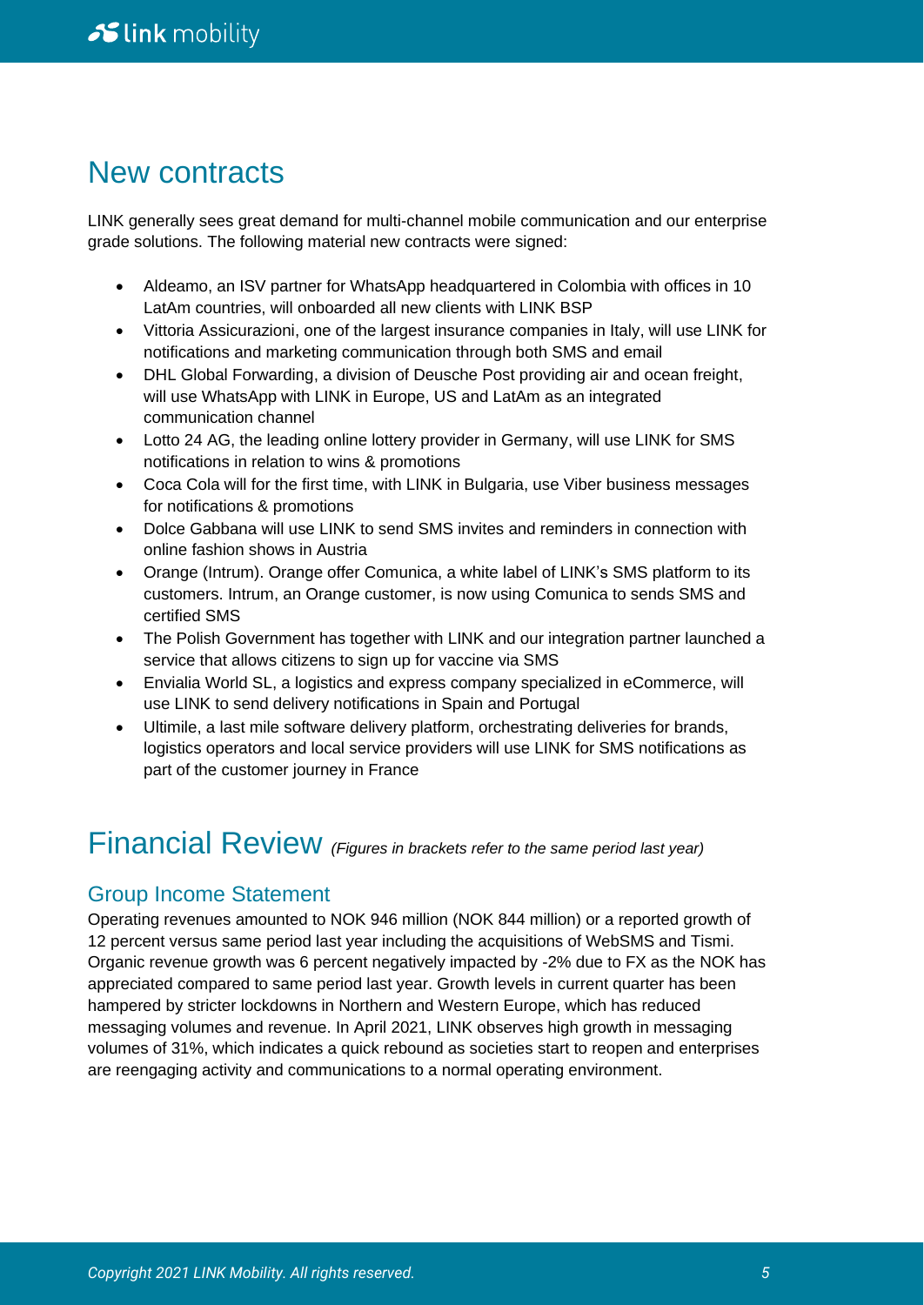

Net retention decline in the current quarter as existing clients in especially the Nordics and Western Europe reduced communication volume as societies and stores were closed. Churn remains low at below 2% so a swift rebound in messaing volumes as societies reopen is expected.



Reported Gross profit of NOK 247 million or a growth of 18 percent. LINK's strategy is to maintain and increase margins by rolling out new mobile solution products, introducing highly profitable license models in new markets and targeting the SME clients in LINK's footprint.

Gross margin is mainly influenced by the following factors:

- Acquired entities have different gross margin level than the existing LINK footprint and impacts reported Gross margins.
- Customer mix. High-volume clients have lower margins than SME customers due to their bargaining power, but also drives scalability. Over time, gross margin fluctuates depending on client mix.
- Product mix. More advanced mobile solution products and use cases enables higher pricing both on licenses and messages as these products enables a higher value for clients and increases Gross margin over time.
- Cogs synergies due to increased size and bargaining power towards the operators increase Gross margin over time.

The acquisition of WebSMS and Tismi entities positively impacted the gross margin by 1.6 percentage points.

Total operating expenses amounted to NOK 138 million (NOK 124 million) or a growth of 11 percent. Organic growth in total operating expenses was 5% mainly driven by sales-related costs and expansion of personnel as part of commercial investments to further develop commercial capabilities in less mature regions.

Adjusted EBITDA, before non-recurring cost, is reported at NOK 109 million (NOK 85 million) or 11.5 percent of total revenues. Organic growth in adjusted EBITDA was 4%.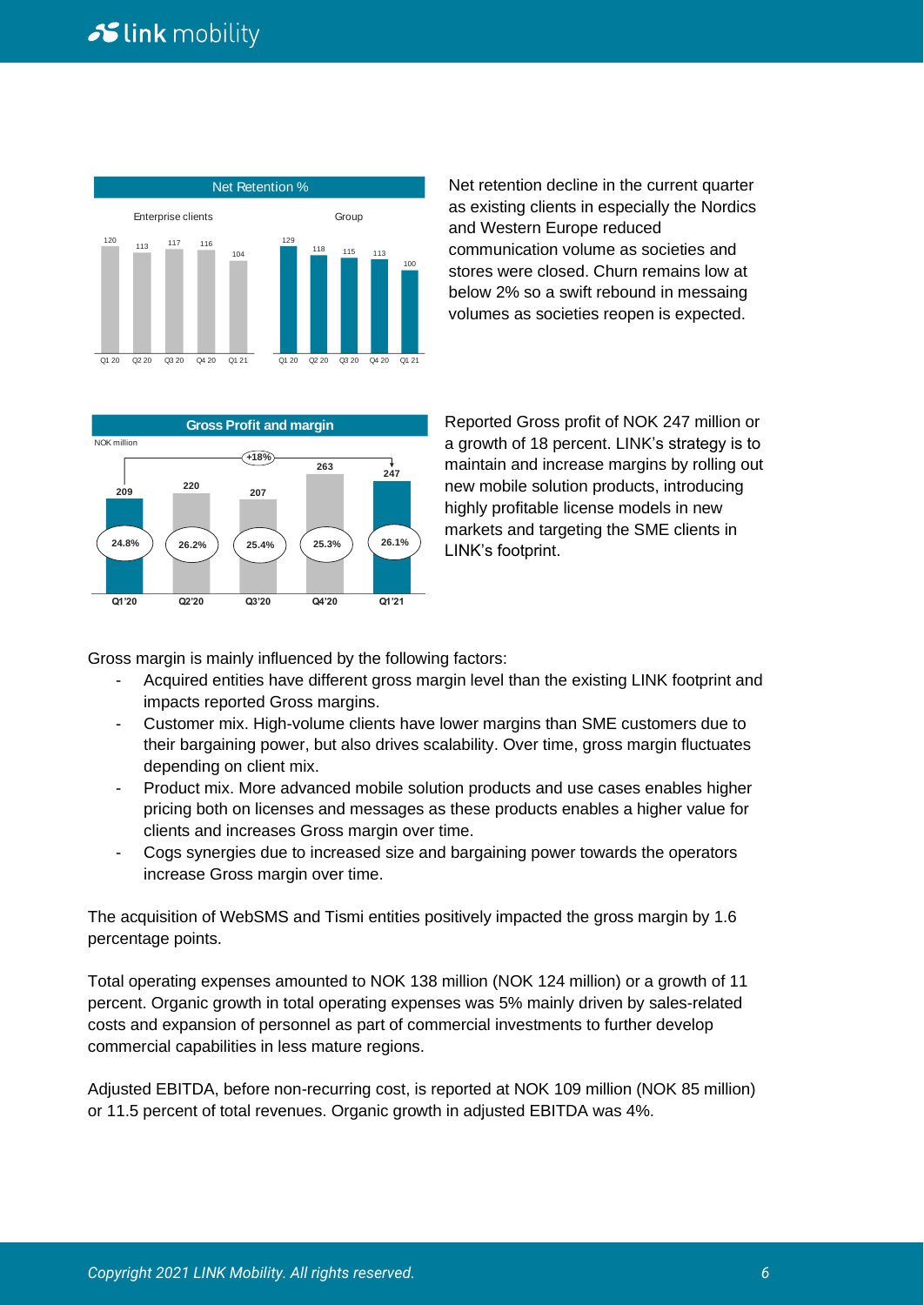

Gross profit to adjusted EBITDA conversion was 44% (41%) driven by a scalable business model whereby large volumes and revenues from both existing clients and new clients can be onboarded with only incremental OPEX increases.

EBITDA after non-recurring items is reported at NOK 53 million (NOK 73 million) after deduction of non-recurring cost of NOK 56 million (NOK 12 million) related to acquisitions, share option program and restructuring costs. The increase in non-recurring costs was related to management share-option program launched in October 2020 in connection with the IPO and increased costs related to higher M&A activity compared to same period last year.

First quarter depreciation and amortization was NOK 68 million (52 million). The increase is attributable to the completion of development projects during 2020 and WebSMS acquisition.

In the first quarter, net financial expenses were NOK 52 million (NOK 351 million). The change was mainly related to a decrease in net currency losses (comparatively NOK 266 million lower); this is driven by the implementation of hedge accounting and the hedge of the net investment. Net interest expense is NOK 32 million less than the comparative period due to decreased borrowings and refinanced debt at better terms. Please refer to note 2 for details regarding hedge accounting and note 5 for information regarding interest-bearing debt.

## Balance sheet, financing, and liquidity

Non-current assets amounted to NOK 5 966 million (NOK 5 771 million), the increase is attributable to the acquisition of WebSMS and to currency effects.

Trade receivables and other receivables amounted to NOK 674 million (NOK 734 million), the decrease is attributable to timing of collection. Cash and cash equivalents are NOK 807 million (NOK 304 million). The comparative increase is representative of proceeds from the IPO, the bond issue, and to a lesser extent, timing of collection of trade receivables.

Trade and accounts payable are comparatively lower and were NOK 751 million (NOK 916 million). The reduction is largely attributable to timing of payments.

Total equity amounted to NOK 4 245 million (NOK 2 513 million) or 57 percent (37 percent) of balance sheet value. The increase is due to the initial public offering and the issuance of shares.

Long-term liabilities amounted to NOK 2 389 million (NOK 3 324 million). The decrease is attributable to refinancing of external debt (note 5).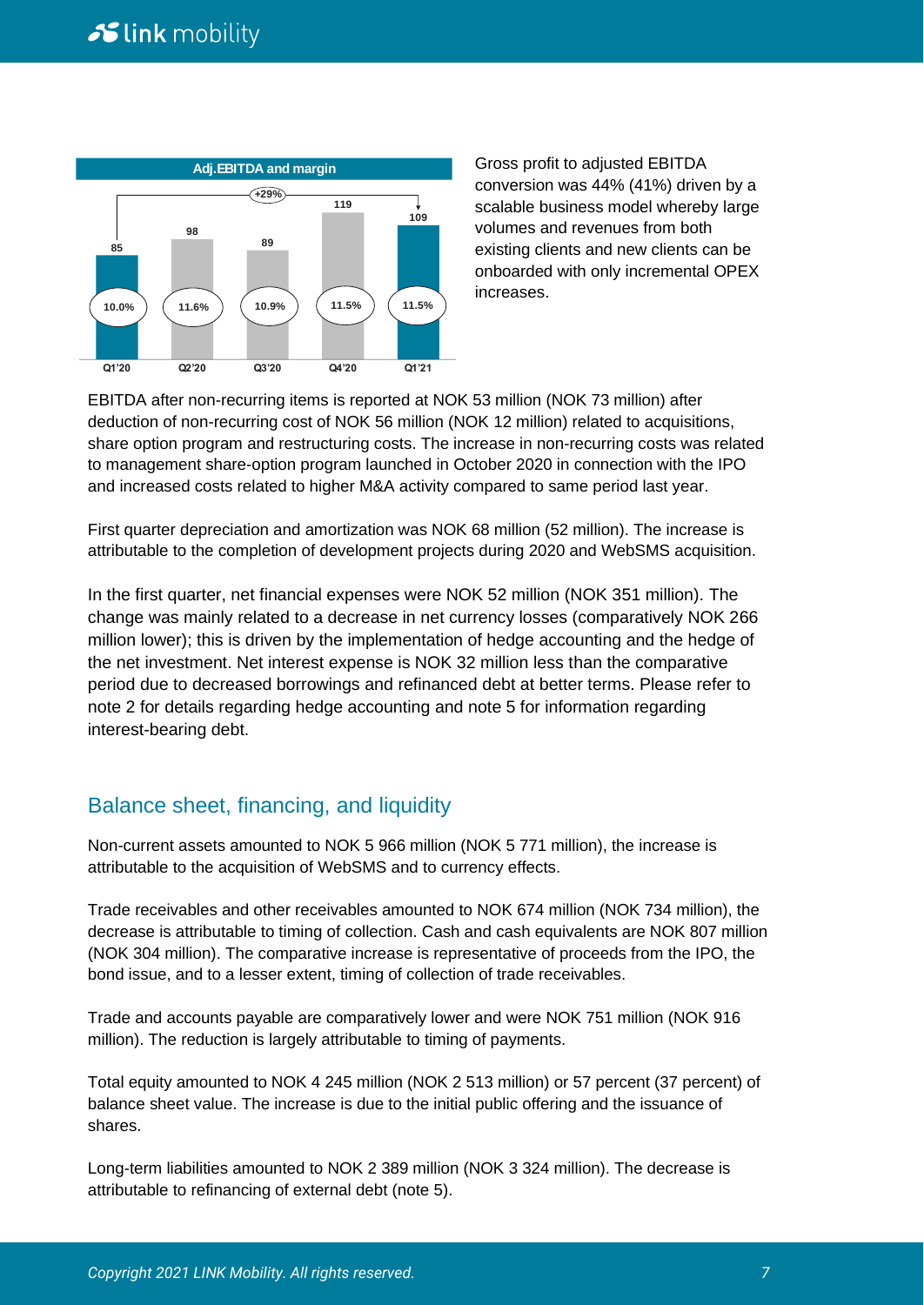In the first quarter, net cash from operating activities was negative NOK 18 million (NOK 56 million). The change was mainly driven by timing effects on working capital.

Net cash from investing activities is negative NOK 87 million (negative NOK 20 million); the change was related to the acquisition of Tismi during the first quarter this year.

Net cash flow from financing activities is negative NOK 4 million (NOK 121 million). The change is related to draw on the revolving facility in Q1 2020 (proceeds from borrowings) and lower interest payments this quarter compared to same period last year due to change in debt terms.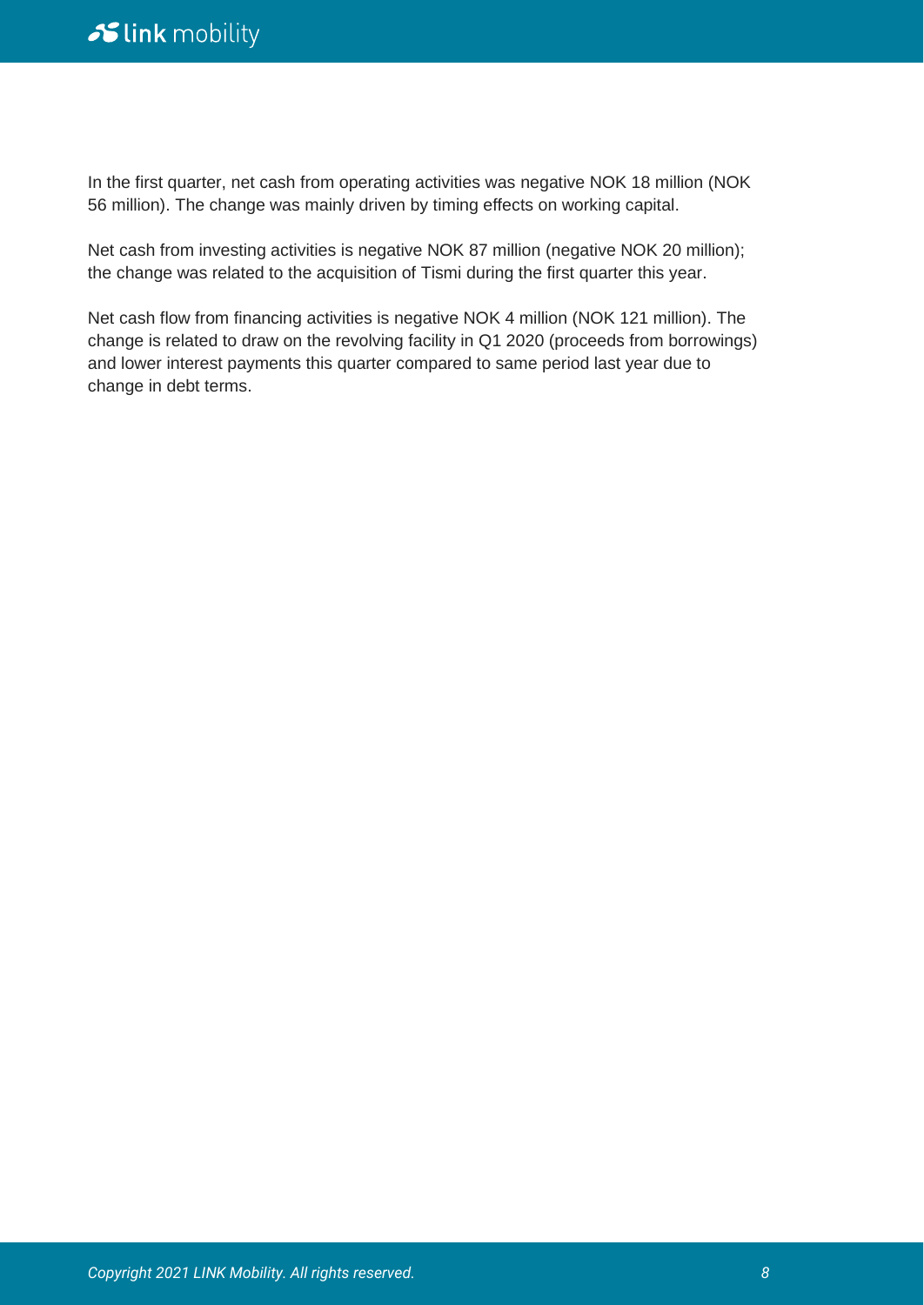# Condensed consolidated income statement

| <b>Condensed consolidated income</b> |             |            |           |                  |
|--------------------------------------|-------------|------------|-----------|------------------|
| statement (NOKk)                     | <b>Note</b> | $Q1$ 2021* | Q1 2020*  | <b>Year 2020</b> |
| Total operating revenue              | 3           | 945 733    | 843 565   | 3 539 231        |
| Direct cost of services rendered     |             | (698748)   | (634645)  | (2640012)        |
| <b>Gross profit</b>                  | 3           | 246 984    | 208 920   | 899 220          |
|                                      |             |            |           |                  |
| Payroll and related expenses         |             | (95729)    | (82431)   | (346 450)        |
| Other operating expenses             |             | (42101)    | (41731)   | (161928)         |
| <b>Adjusted EBITDA</b>               | 3           | 109 155    | 84758     | 390 842          |
|                                      |             |            |           |                  |
| Restructuring costs                  |             | (6605)     | (10043)   | (47 400)         |
| Share based compensation             |             | (41313)    |           | (34711)          |
| Expenses related to acquisitions     |             | (8169)     | (1711)    | (15 123)         |
| <b>EBITDA</b>                        | 3           | 53 068     | 73 003    | 293 607          |
|                                      |             |            |           |                  |
| Depreciation and amortization        | 7           | (67501)    | (51782)   | (271389)         |
| <b>Operating profit (loss)</b>       |             | (14434)    | 21 222    | 22 218           |
|                                      |             |            |           |                  |
| Finance income and finance expenses  |             |            |           |                  |
| Net currency exchange gains (losses) |             | (30322)    | (296 324) | (101 218)        |
| Net interest expense                 |             | (21043)    | (53057)   | (207093)         |
| Net other financial expenses         |             | (318)      | (1708)    | (118735)         |
| Finance income (expense)             |             | (51683)    | (351089)  | (427047)         |
|                                      |             |            |           |                  |
| Profit (loss) before income tax      | 3           | (66 117)   | (329 868) | (404829)         |
|                                      |             |            |           |                  |
| Income tax                           |             | 16 543     | (13622)   | 76823            |
| Profit (loss) for the period         |             | (49574)    | (316246)  | (328006)         |
|                                      |             |            |           |                  |
| <b>Profit attributable to:</b>       |             |            |           |                  |
| Owners of the company                |             | (49574)    | (316 246) | (328006)         |
|                                      |             |            |           |                  |
| Earnings per share (NOK/share)       |             |            |           |                  |
| Earnings per share                   |             | $(-0.18)$  | $(-1.48)$ | (1.21)           |
| Diluted earnings per share           |             | $(-0.18)$  | $(-1.48)$ | (1.21)           |
|                                      |             |            |           |                  |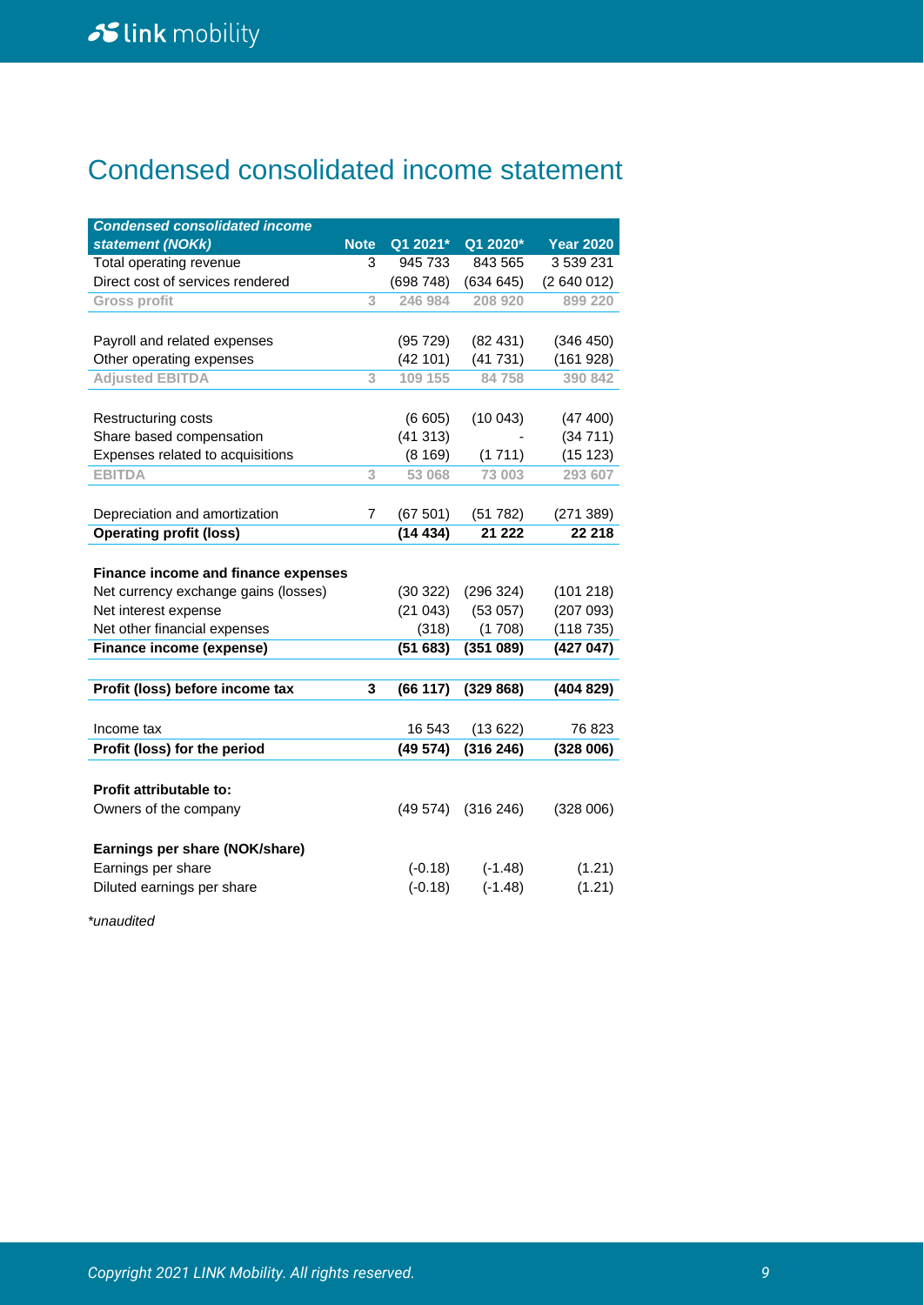# Condensed consolidated statement of comprehensive income

| <b>Condensed consolidated Statement of</b><br>comprehensive income (NOKk)                          | Q1 2021*  |          | Q1 2020* Year 2020 |
|----------------------------------------------------------------------------------------------------|-----------|----------|--------------------|
| Profit (loss) for the period                                                                       | (49 574)  | (316246) | (328006)           |
| Other comprehensive income                                                                         |           |          |                    |
| Items that may be reclassified to profit or loss                                                   |           |          |                    |
| Translation differences of foreign operations                                                      | (149 877) | 486 956  | 134 373            |
| Gains and losses on net investment hedge                                                           | 45 106    |          |                    |
| Tax effect on net investment hedge                                                                 | (9923)    |          |                    |
| Net other comprehensive income that may be<br>reclassified to profit or loss in subsequent periods | (114694)  | 486 956  | 134 373            |
| Items that will not be reclassified to profit or loss<br>in subsequent periods                     |           |          |                    |
| Other comprehensive income for the period                                                          | (114694)  | 486 956  | 134 373            |
| Total comprehensive income for the period                                                          | (164268)  | 170 710  | (193632)           |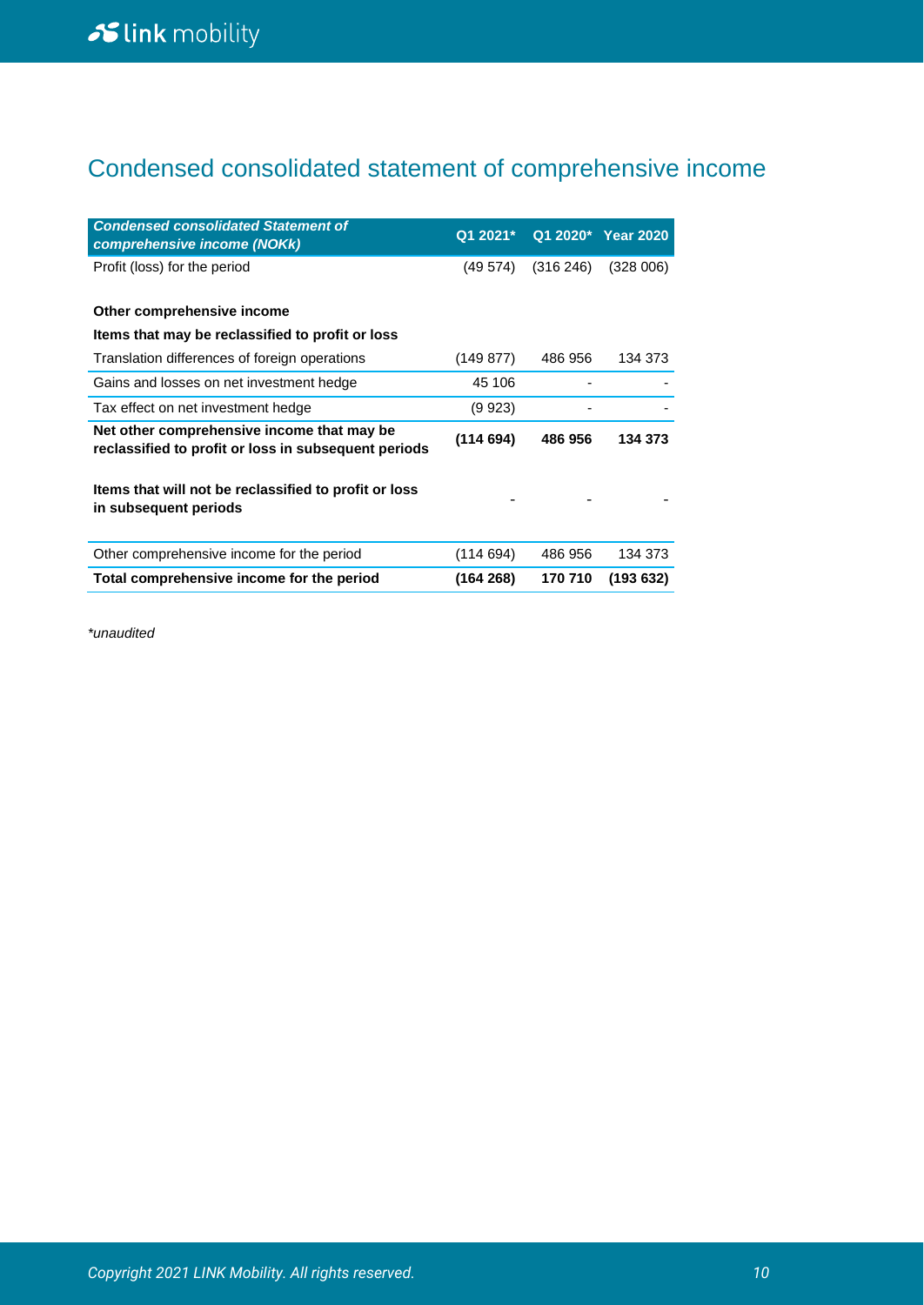# Condensed consolidated statement of financial position

| <b>Condensed consolidated statement of</b>                              |             |             |               |                  |
|-------------------------------------------------------------------------|-------------|-------------|---------------|------------------|
| financial position (NOKk)                                               | <b>Note</b> | 31.03.2021* | 31.03.2020*   | <b>Year 2020</b> |
| <b>Assets</b>                                                           |             |             |               |                  |
| <b>Non-current assets</b>                                               |             |             |               |                  |
| Goodwill                                                                | 8           | 3 956 652   | 3786246       | 3 982 843        |
| Other intangible assets                                                 |             | 1825962     | 1872282       | 1823494          |
| Deferred tax asset                                                      |             | 139 020     | 61 191        | 140 551          |
| <b>Equipment and fixtures</b>                                           |             | 21 267      | 23 4 8 1      | 25 083           |
| Right-of-use assets                                                     |             | 22 064      | 25 932        | 26 513           |
| Other non-current assets                                                |             | 1 2 7 2     | 1 603         | 1 3 1 3          |
| <b>Total non-current assets</b>                                         |             | 5 966 237   | 5770734       | 5 999 796        |
|                                                                         |             |             |               |                  |
| <b>Current assets</b>                                                   |             |             |               |                  |
| Trade and other receivables                                             |             | 673 945     | 734 123       | 748 547          |
| Cash and cash equivalents                                               |             | 807 216     | 304 714       | 952 144          |
| <b>Total current assets</b>                                             |             | 1 481 161   | 1 038 837     | 1700 691         |
|                                                                         |             |             |               | 7700487          |
| <b>Total assets</b>                                                     |             | 7 447 398   | 6 809 571     |                  |
|                                                                         |             |             |               |                  |
| <b>Equity and liabilities</b>                                           |             | 1 3 6 1     | 1 0 8 2       | 1 355            |
| Share capital                                                           |             | 5 023 190   | 2727868       | 4 882 513        |
| Share premium and other reserves<br>Accumulated translation differences |             | 109 871     | 612 330       | 259 748          |
| Retained earnings (accumulated losses)                                  |             | (889 292)   | (827958)      | (839718)         |
| <b>Total equity</b>                                                     |             | 4 245 129   | 2 513 322     | 4 303 897        |
|                                                                         |             |             |               |                  |
| Long-term liabilities                                                   |             |             |               |                  |
| Long-term borrowings                                                    | 5, 8        | 2 051 764   | 2 934 114     | 2 078 515        |
| Lease liabilities                                                       |             | 29 4 27     | 17798         | 30 624           |
| Deferred tax liabilities                                                |             | 306 295     | 326 252       | 313 090          |
| Other long-term liabilities                                             |             | 1 2 9 9     | 45 661        | 2 3 9 8          |
| <b>Total long-term liabilities</b>                                      |             | 2 388 786   | 3 3 2 3 8 2 5 | 2 4 2 4 6 2 8    |
|                                                                         |             |             |               |                  |
| <b>Short-term liabilities</b>                                           |             |             |               |                  |
| Short-term borrowings                                                   |             | 43791       | 47 799        | 27 244           |
| Lease liabilities                                                       |             | 7419        | 8899          | 8619             |
| Trade and other payables                                                |             | 751 413     | 915 522       | 927 171          |
| Income tax payable                                                      |             | 10861       | 203           | 8928             |
| <b>Total short-term liabilities</b>                                     |             | 813 483     | 972 425       | 971 963          |
|                                                                         |             |             |               |                  |
| <b>Total liabilities</b>                                                |             | 3 202 269   | 4 296 249     | 3 396 590        |
|                                                                         |             |             |               |                  |
| <b>Total equity and liabilities</b>                                     |             | 7 447 398   | 6 809 571     | 7700487          |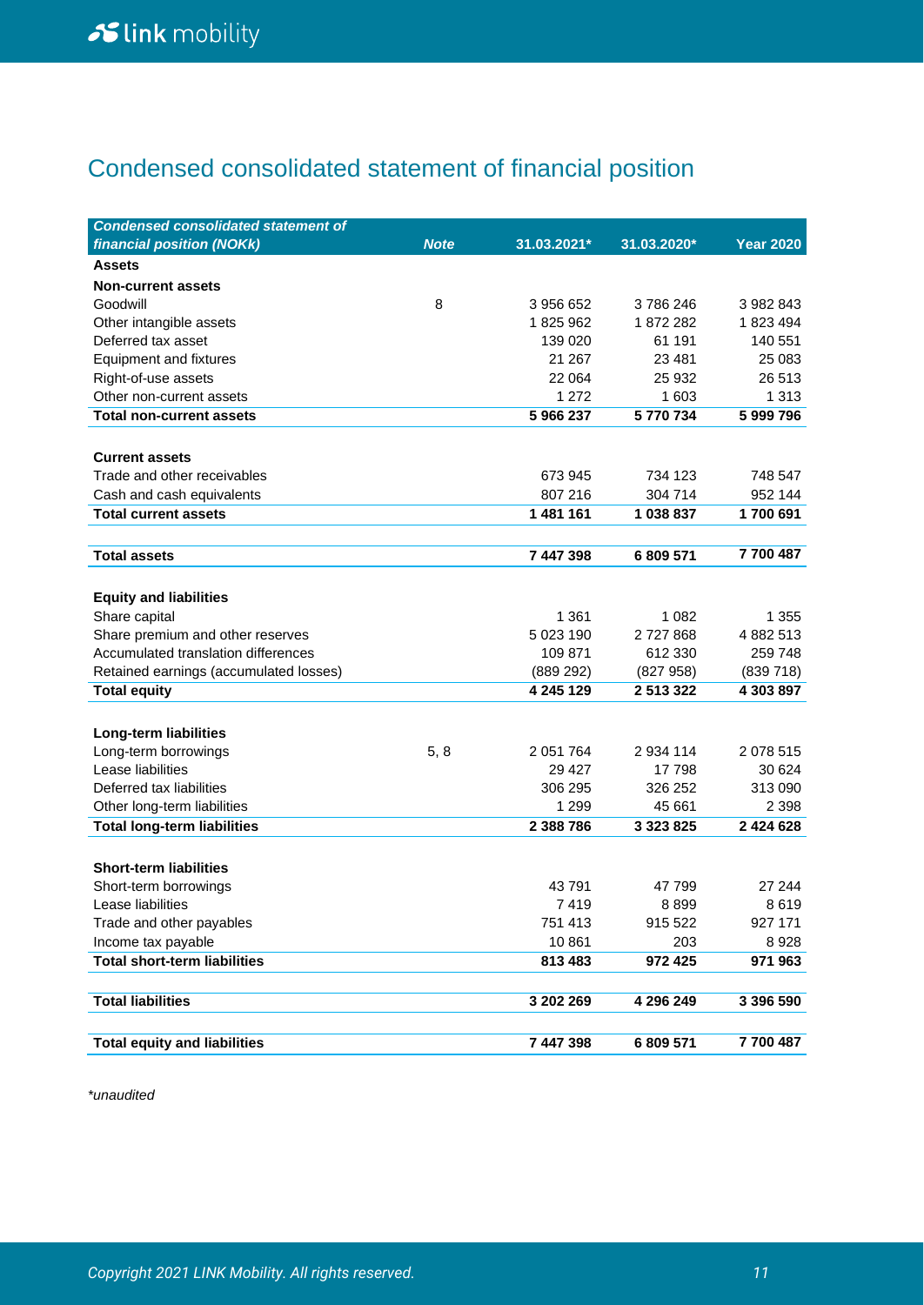# Condensed consolidated statement of changes in equity

*Condensed consolidated statement of changes in equity (NOKk)*

| <b>Balance at 01 January 2021</b>               | <b>Share</b><br>capital<br>1 355 | <b>Share</b><br>premium<br>and other<br><b>reserves</b><br>4 882 513 | <b>Accumulated</b><br><b>translation</b><br><b>differences</b><br>259 748 | <b>Retained</b><br>earnings<br><i>(accumulated)</i><br>losses)<br>(839718) | <b>Total equity</b><br>4 303 897 |
|-------------------------------------------------|----------------------------------|----------------------------------------------------------------------|---------------------------------------------------------------------------|----------------------------------------------------------------------------|----------------------------------|
| Comprehensive income for the year               |                                  |                                                                      |                                                                           |                                                                            |                                  |
| Profit (loss) for the period                    |                                  |                                                                      |                                                                           | (49574)                                                                    | (49 574)                         |
| Other comprehensive income (loss) for the       |                                  |                                                                      |                                                                           |                                                                            |                                  |
| period, net of income tax                       | ۰                                | 35 183                                                               | (149 877)                                                                 |                                                                            | (114694)                         |
| Total comprehensive income for the year         |                                  | 35 183                                                               | (149 877)                                                                 | (49574)                                                                    | (164 268)                        |
| Issue of ordinary shares                        | 6                                | 67 115                                                               |                                                                           |                                                                            | 67 121                           |
| Redemption of preference shares                 |                                  |                                                                      | -                                                                         | $\overline{\phantom{0}}$                                                   |                                  |
| Share-based payment                             |                                  | 38 380                                                               | -                                                                         | $\overline{\phantom{0}}$                                                   | 38 380                           |
| <b>Total contributions by and distributions</b> |                                  |                                                                      |                                                                           |                                                                            |                                  |
| to the owners                                   | 6                                | 105 495                                                              | $\blacksquare$                                                            |                                                                            | 105 501                          |
| Balance at 31 March 2021 *                      | 1 361                            | 5 023 190                                                            | 109 871                                                                   | (889 292)                                                                  | 4 245 129                        |

| Balance at 01 January 2020                | <b>Share</b><br>capital<br>1 0 8 1 | <b>Share</b><br>premium<br>and other<br><b>reserves</b><br>2 725 406 | <b>Accumulated</b><br><b>translation</b><br>differences<br>125 374 | <b>Retained</b><br>earnings<br><i>(accumulated</i><br>losses)<br>(511713) | <b>Total equity</b><br>2 340 149 |
|-------------------------------------------|------------------------------------|----------------------------------------------------------------------|--------------------------------------------------------------------|---------------------------------------------------------------------------|----------------------------------|
| Comprehensive income for the year         |                                    |                                                                      |                                                                    |                                                                           |                                  |
| Profit (loss) for the period              |                                    |                                                                      |                                                                    | (328006)                                                                  | (328006)                         |
| Other comprehensive income (loss) for the |                                    |                                                                      |                                                                    |                                                                           |                                  |
| period, net of income tax                 | ۰                                  |                                                                      | 134 373                                                            |                                                                           | 134 373                          |
| Total comprehensive income for the year   | $\blacksquare$                     |                                                                      | 134 373                                                            | (328006)                                                                  | (193 632)                        |
| Issue of ordinary shares                  | 286                                | 2 538 146                                                            |                                                                    |                                                                           | 2 538 432                        |
| Redemption of preference shares           | (13)                               | (411744)                                                             | $\qquad \qquad \blacksquare$                                       |                                                                           | (411757)                         |
| Share-based payment                       |                                    | 30 704                                                               |                                                                    |                                                                           | 30 704                           |
| Total contributions by and distributions  |                                    |                                                                      |                                                                    |                                                                           |                                  |
| to the owners                             | 273                                | 2 157 106                                                            | $\blacksquare$                                                     |                                                                           | 2 157 377                        |
| <b>Balance at 31 December 2020</b>        | 1 355                              | 4 882 513                                                            | 259 748                                                            | (839 718)                                                                 | 4 303 897                        |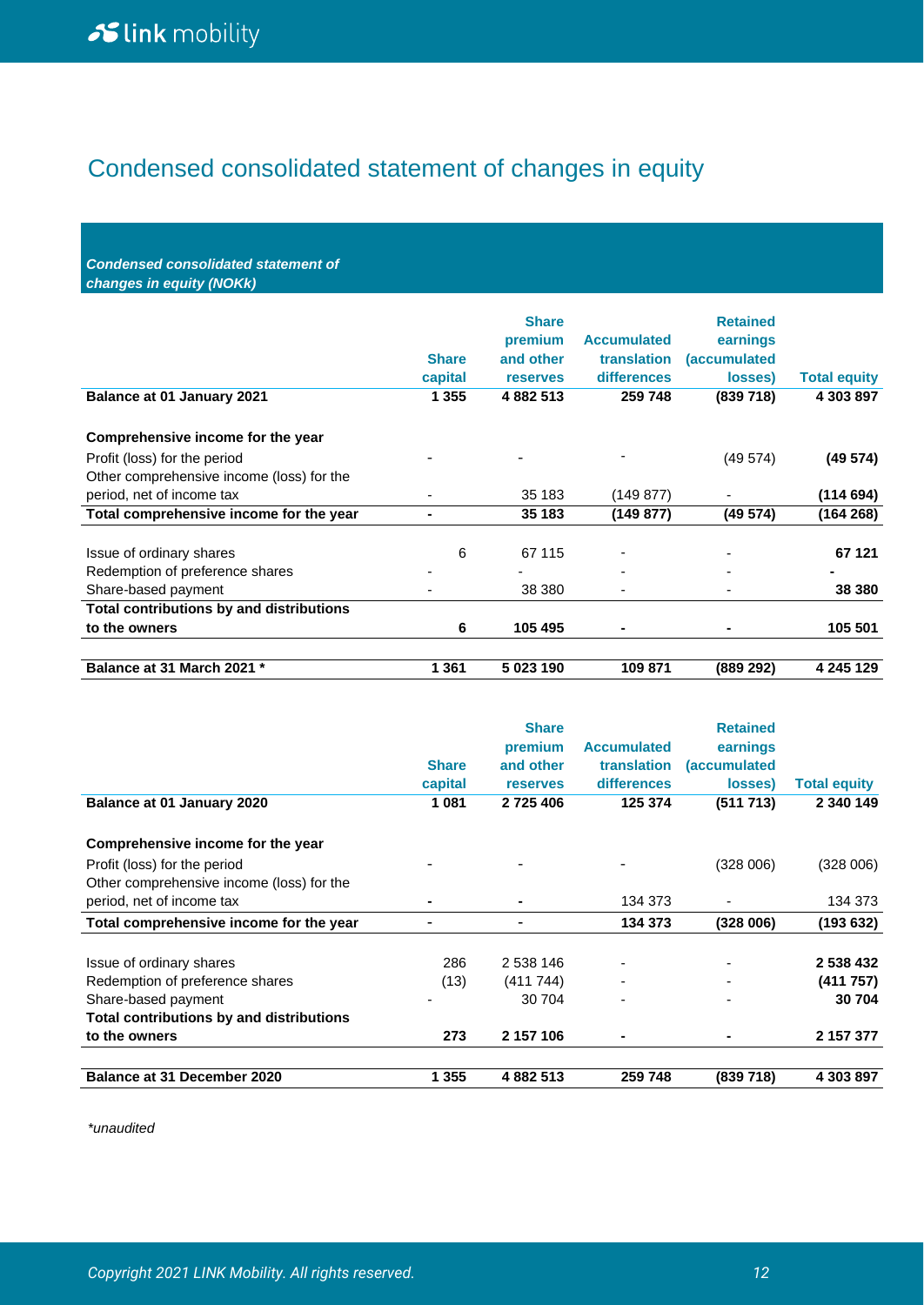# Condensed consolidated statement of cash flows

| <b>Condensed consolidated statement of cash flows</b> |                |          |           |                  |
|-------------------------------------------------------|----------------|----------|-----------|------------------|
| (NOKK)                                                | <b>Note</b>    | Q1 2021* | Q1 2020*  | <b>Year 2020</b> |
| Cash flow from operating activities                   |                |          |           |                  |
| Profit (loss) before tax                              |                | (66 117) | (329 868) | (404829)         |
|                                                       |                |          |           |                  |
| Adjustments for:                                      |                |          |           |                  |
| Taxes paid                                            |                | (8255)   | (9503)    | (41 431)         |
| Finance income (expense)                              |                | 51 683   | 351 089   | 427 047          |
| Depreciation and amortization                         | $\overline{7}$ | 67 501   | 51 782    | 271 389          |
| Non-cash employee benefit (share-based payments)      | 6              | 41 313   |           | 34 711           |
| Change in trade and other receivables                 |                | 49 443   | 14 5 12   | (8383)           |
| Change in trade and other payables                    |                | (150080) | (5.541)   | 104 513          |
| Change in other provisions                            |                | (3327)   | (16000)   | (19185)          |
| Net cash flow from operating activities               |                | (17838)  | 56 471    | 363832           |
|                                                       |                |          |           |                  |
| Cash flow from investing activities                   |                |          |           |                  |
| Payment for equipment and fixtures                    |                | (1314)   | (870)     | (9255)           |
| Payment for intangible assets                         |                | (22041)  | (19484)   | (105 817)        |
| Payment for acquisition of subsidiary, net of cash    |                |          |           |                  |
| acquired                                              |                | (63741)  |           | (397 234)        |
| Purchase price adjustment (acquisition of subsidiary) |                |          |           | (147902)         |
| Net cash flow from investing activities               |                | (87096)  | (20354)   | (660 209)        |
|                                                       |                |          |           |                  |
| Cash flow from financial activities                   |                |          |           |                  |
| Proceeds on issue of shares                           |                |          | 2463      | 2 373 513        |
| Repayment of equity                                   |                |          |           | (411 757)        |
| Other financial items                                 |                |          |           |                  |
| Proceeds from borrowings                              |                |          | 170 232   | 2 687 634        |
| Repayment of borrowings                               |                |          | (994)     | (3259081)        |
| Interest paid                                         |                | (1323)   | (47 457)  | (243 386)        |
| Principal elements of lease payments                  |                | (3041)   | (3418)    | (11615)          |
| Net cash flow from financial activities               |                | (4364)   | 120 826   | 1 135 309        |
|                                                       |                |          |           |                  |
| Effect of changes in foreign exchange rates           |                | (35630)  | 573       | (33987)          |
|                                                       |                |          |           |                  |
| Net change in cash and cash equivalents               |                | (144928) | 157 516   | 804 946          |
| Cash and cash equivalents at the beginning for the    |                |          |           |                  |
| period                                                |                | 952 144  | 147 198   | 147 198          |
| Cash and cash equivalents at the end of the           |                |          |           |                  |
| period                                                |                | 807 216  | 304 714   | 952 144          |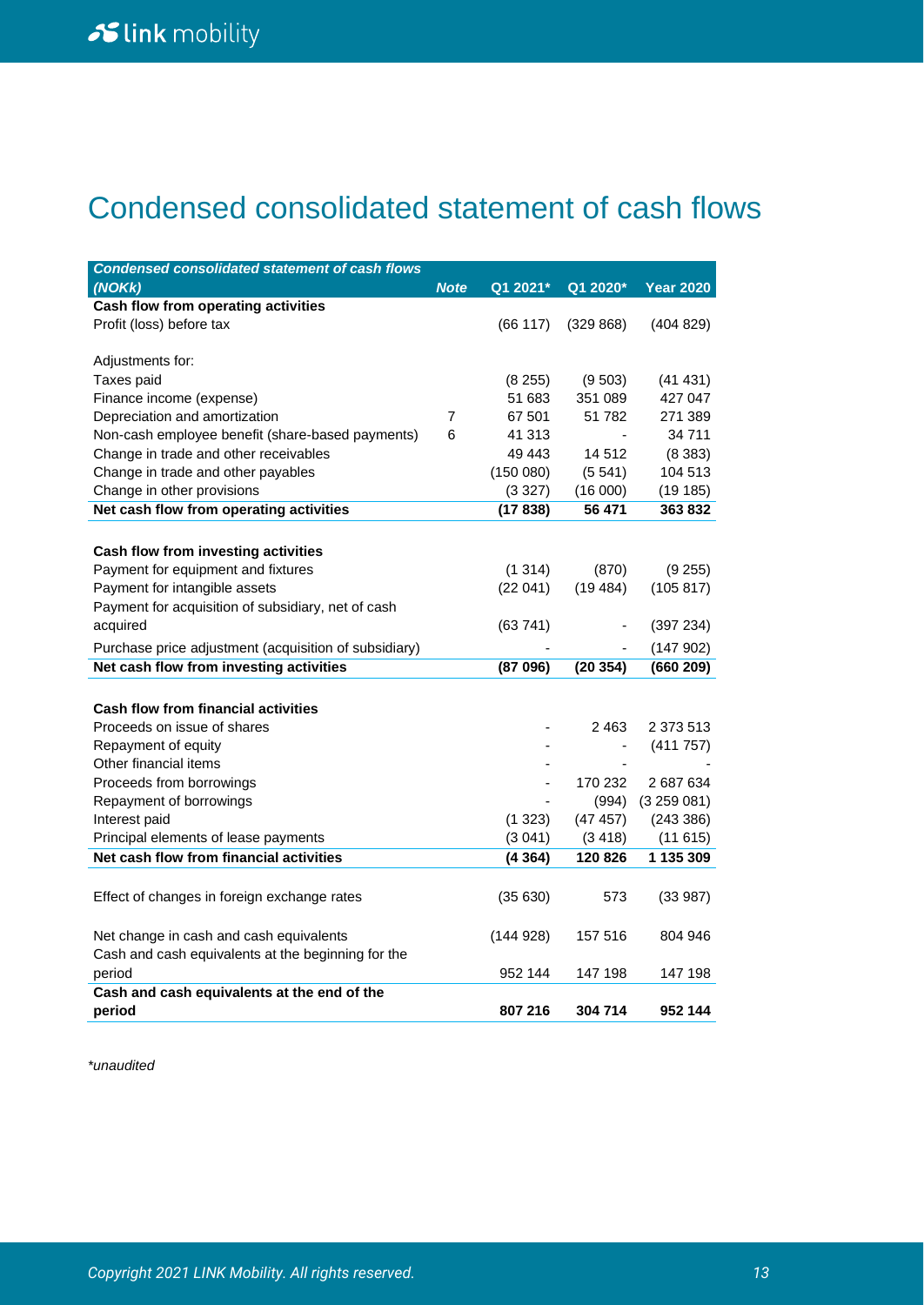# Selected notes to the accounts

## Note 1 – General information

The Board of Directors approved the condensed interim financial statements for the three months ended 31 March 2021 for publication on 11 May 2021. These Group financial statements have not been subject to audit or review.

LINK Mobility Group Holding ASA (LINK) is a public limited company registered in Norway. The Company is one of Europe's leading CPaaS providers within mobile communication, specializing in messaging and digital services. Headquartered in Oslo, Norway, the Group has approximately 649 employees and operates in 18 countries.

## Note 2 – Basis for preparation and significant accounting policies

The consolidated condensed interim financial report for the three-month reporting period ended 31 December 2021 has been prepared in accordance with Accounting Standard IAS 34 *Interim Financial Reporting*.

The interim report does not include all the notes of the type normally included in an annual financial report. Accordingly, this report is to be read in conjunction with Group's annual report for 2020, which has been prepared according to IFRS as adopted by the EU.

The preparation of interim financial statements requires the Group to make certain estimates and assumptions that affect the application of accounting policies and reported amounts of assets, liabilities, income, and expenses. Estimates and judgements are continually evaluated by the Group based on historical experience and other factors, including expectations of future events that are deemed to be reasonable under the circumstances. Actual results may differ from these estimates. The most significant judgements used in preparing these interim financial statements and the key areas of estimation uncertainty are the same as those applied in the consolidated annual report for 2020.

The annual report for 2020 provides a description of the uncertainties and potential business impact from the COVID-19 pandemic. The Group has experienced varied effects of COVID-19.

Goodwill and other Intangible assets with an indefinite useful economic life are not amortized but are tested annually for impairment. The company performs an impairment test for goodwill on an annual basis or when there are circumstances which would indicate that the carrying value of goodwill may be impaired. When assessing impairment, assets are grouped into cash generating units (CGU's).

The presentation currency of the consolidated financial statement is Norwegian kroner (NOK), which is also the functional currency of the parent company. Unless otherwise stated, amounts presented are in thousands of NOK.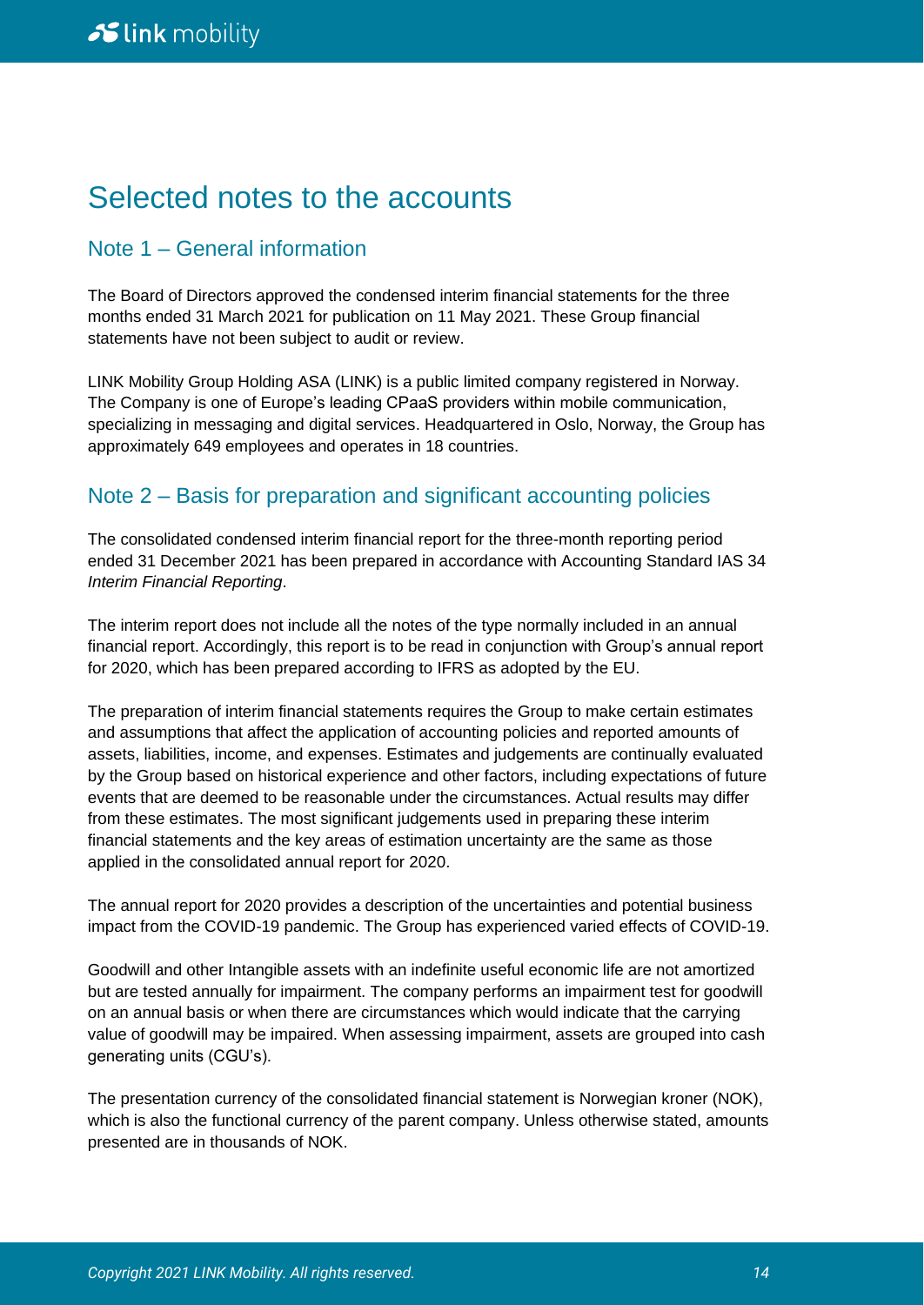The accounting policies applied in the preparation of the consolidated interim financial statements are consistent with those applied in the preparation of the annual IFRS financial statements for the year ended December 31, 2020, except for the adoption of new and amended standards as set out below.

#### **Hedging**

The Group applies hedge accounting for hedges that meet the criteria for hedge accounting. The Group has a hedge of net investments in foreign operations.

At the inception of each hedge relationship, the Group designates and documents the hedge accounting relationship, risk management objective, and strategy for undertaking the hedge. The documentation includes identification of the hedging instrument, the hedged item or transaction, the nature of the risk being hedged, and how the entity will assess the hedging instrument's effectiveness in offsetting the exposure to change in the hedged item's fair value of cash flows attributable to the hedged risk. Such hedges are expected to be highly effective in achieving offsetting changes in fair value or cash flows and are assessed on an ongoing basis to determine that they have been highly effective throughout the financial reporting periods for which they were designated.

Hedge relationships that meet the requirements for hedge accounting are accounted for in the Group's consolidated financial statements as follows:

#### **Hedge of a net investment**

A hedge of a net investment in a foreign operation is accounted for in a similar way to a cash flow hedge. Foreign exchange gains or losses on the hedging instrument relating to the effective portion of the hedge are recognized directly in comprehensive income while any foreign exchange gains or losses relating to the ineffective portion are recognized in the income statement. On disposal of the foreign entity, the cumulative foreign exchange gains or losses recognized in other comprehensive income is reclassified to the income statement.

#### **Exchange rate risk**

Net investment hedge accounting is applied when possible.

For information related to amendments to standards, new standards, and interpretations effective from 01 January 2021, please refer to the Group Annual Report for 2020. None of the amendments, standards, or interpretations effective from 01 January 2021 have had a significant impact on the Group's consolidated interim financial information.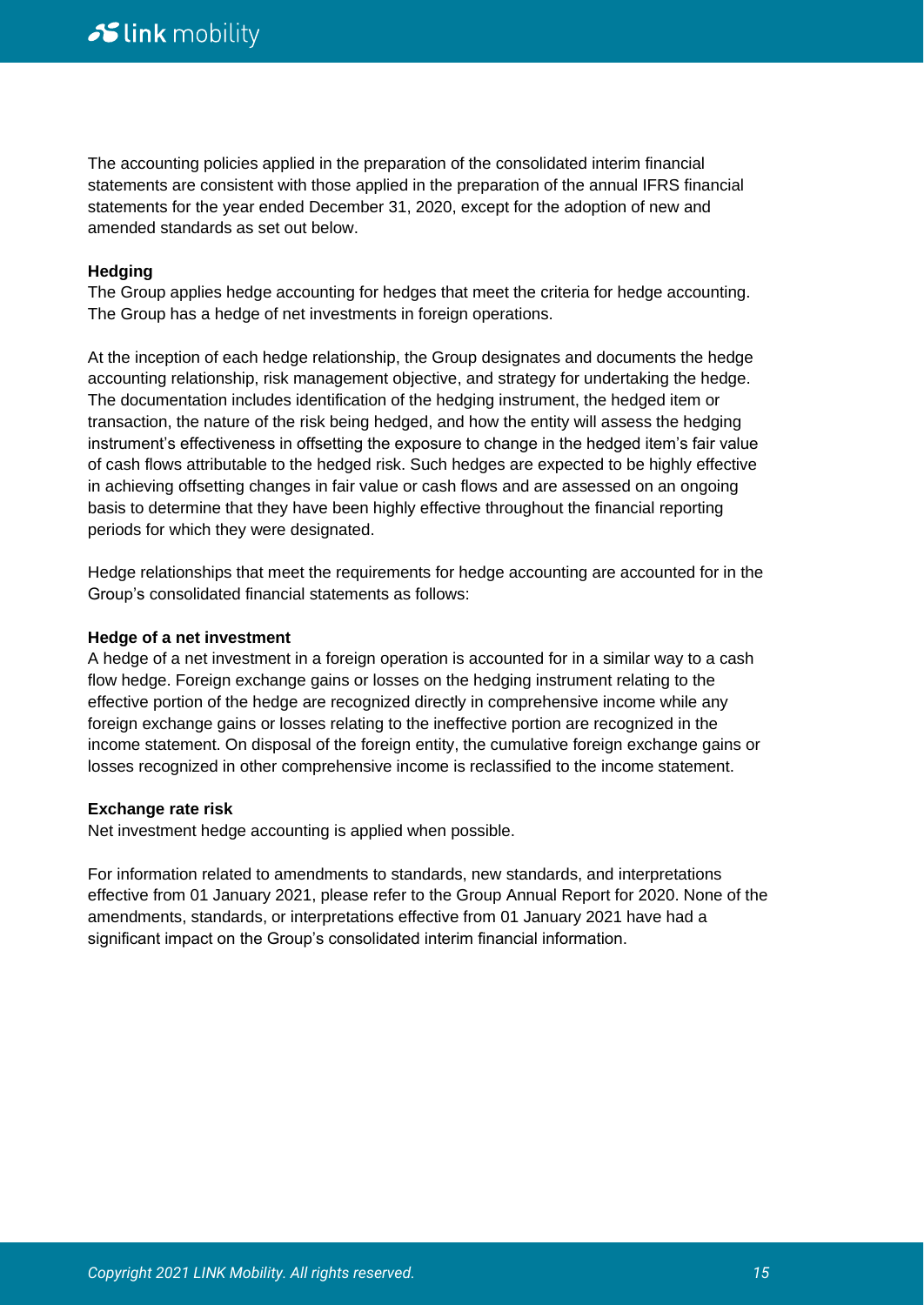## Note 3 – Segment reporting

The Group reports revenue, gross margin (revenue less direct costs) and adjusted EBITDA in functional operating segments to the Board of Directors (the Group's chief operating decision makers). While LINK uses all four measures to analyze performance, the Group's strategy of profitable growth means that adjusted EBITDA is the prevailing measure of performance (refer to alternate performance measures).

An examination of operating units based on market maturity and product development as well as geography identifies four natural reporting segments. These are Northern Europe, Western Europe, Central Europe, and Global Messaging; these represent market clusters. Generally, regions are segregated into similar geographic locations as these follow similar market trends. Global Messaging includes all regions with aggregator traffic; the other three have enterprise traffic.

The regions are:

#### **Northern Europe**

The Nordics is composed of Norway, Sweden, Denmark, Finland, and Baltics.

#### **Central Europe**

Central Europe is composed of Bulgaria, Romania, North Macedonia, Poland, Hungary, Germany, Austria, and the Netherlands.

#### **Western Europe**

Western Europe is composed of Spain, France, the United Kingdom, and Italy.

#### **Global Messaging**

Global messaging is comprised of non-enterprise traffic and is representative of either standalone business or as a component of revenues in countries included above. If a business is comprised of both enterprise and wholesale/aggregator transactions, the latter is segregated here. The Swiss operation Horisen Messaging is included here.

Wholesale/aggregator business is defined as an operating unit within LINK's industry, and that use LINK connections in markets where they do not have such connections themselves. This business can generally be referred to, at least partly, as a direct competitor that use LINK connections. Smaller local aggregators cannot be expected to be covered efficiently by Global Messaging and as such they are still subject to local handling (not a focus area though because they are generally low margin and switch easily).

| <b>Revenues by segment</b> | Q1 2021* | Q1 2020* | <b>Year 2020</b> |
|----------------------------|----------|----------|------------------|
| Northern Europe            | 293 935  | 268 717  | 1 169 382        |
| <b>Central Europe</b>      | 241 167  | 161 949  | 765 980          |
| Western Europe             | 276 077  | 272 299  | 1 125 316        |
| Global Messaging           | 134 554  | 140 600  | 478 553          |
| <b>Total Revenues</b>      | 945 733  | 843 565  | 3 539 231        |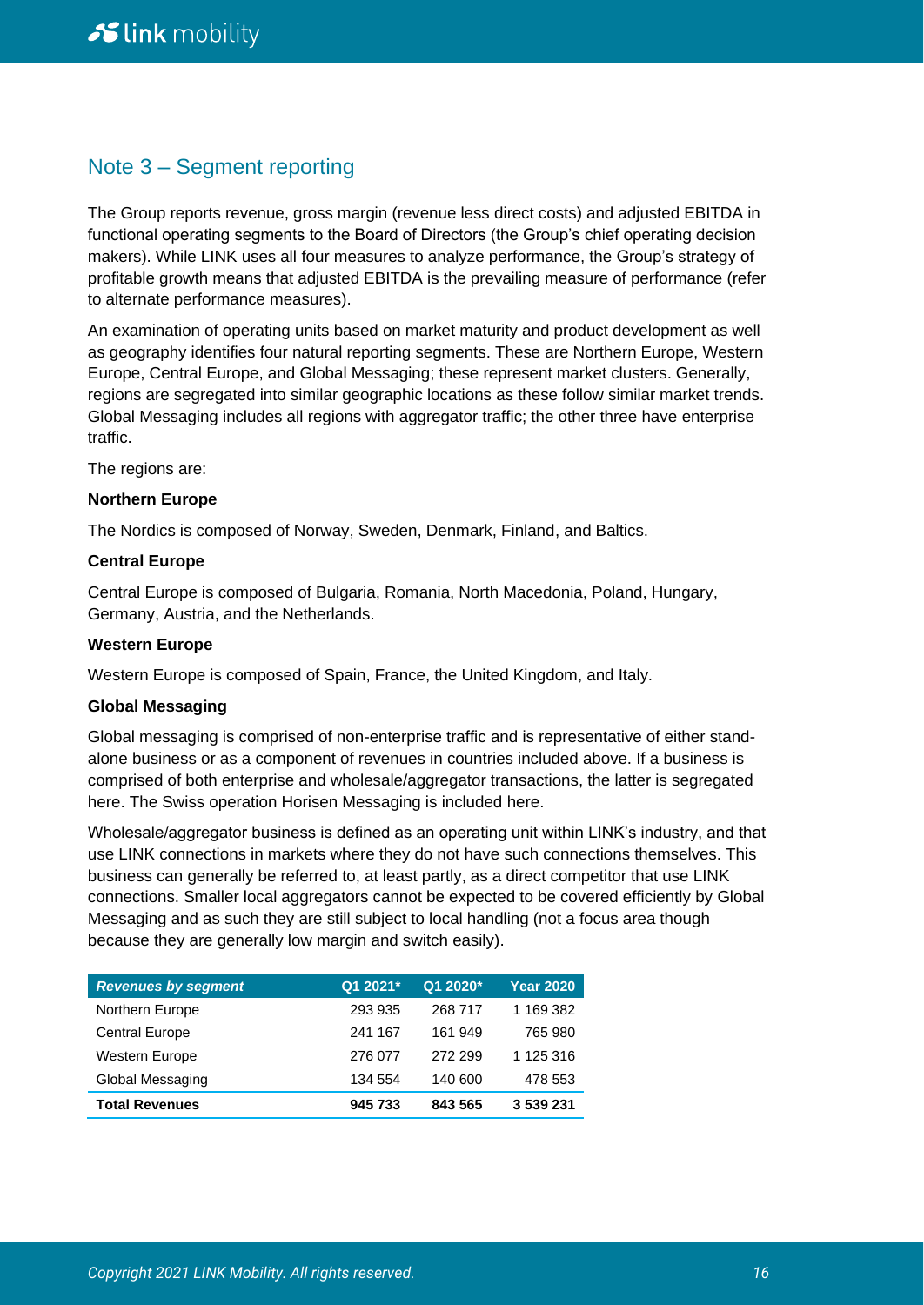# Slink mobility

| <b>Gross profit by segment</b> | Q1 2021* | Q1 2020* | <b>Year 2020</b> |
|--------------------------------|----------|----------|------------------|
| Northern Europe                | 88 350   | 83 708   | 350 957          |
| <b>Central Europe</b>          | 79 650   | 43 545   | 218 603          |
| Western Europe                 | 62 998   | 69 190   | 276 462          |
| Global Messaging               | 15 986   | 12 477   | 53 198           |
| <b>Total Gross profit</b>      | 246 984  | 208 920  | 899 220          |

| <b>Adjusted EBITDA by segment</b> | Q1 2021* | Q1 2020* | <b>Year 2020</b> |
|-----------------------------------|----------|----------|------------------|
| Northern Europe                   | 57 477   | 55 954   | 240 485          |
| <b>Central Europe</b>             | 53 069   | 25 340   | 129 283          |
| <b>Western Europe</b>             | 25 4 82  | 30 594   | 127826           |
| Global Messaging                  | 9 1 5 0  | 7 201    | 27 150           |
| <b>Group Costs</b>                | (36 023) | (34331)  | (133902)         |
| <b>Total Adjusted EBITDA</b>      | 109 155  | 84 758   | 390 842          |

| <b>Reconciliation of Adjusted</b><br><b>EBITDA to Group profit (loss)</b><br>before income tax | Q1 2021* | Q1 2020*  | <b>Year 2020</b> |
|------------------------------------------------------------------------------------------------|----------|-----------|------------------|
| <b>Adjusted EBITDA</b>                                                                         | 109 155  | 84 758    | 390 842          |
| Non-recurring items <sup>1</sup>                                                               | (56 087) | (11755)   | (97 235)         |
| Depreciation and amortization                                                                  | (67 501) | (51782)   | (271389)         |
| <b>Operating profit</b>                                                                        | (14434)  | 21 222    | 22 218           |
| Finance income (expense)                                                                       | (51 683) | (351 089) | (427 047)        |
| Profit (loss) before income tax                                                                | (66117)  | (329 868) | (404 829)        |

\*unaudited

<sup>1</sup> Non-recurring items is comprised of amounts that relate entirely to the company. Costs related to mergers and acquisitions, personnel cost deemed to be non-recurring, restructuring expenses, advisors, licenses, and sales and marketing are included in this reconciliation line item (this list is not exhaustive).

## Note 4 – Related party transactions

For the three months period ended 31 March 2021, the Group has not entered any transactions with related parties.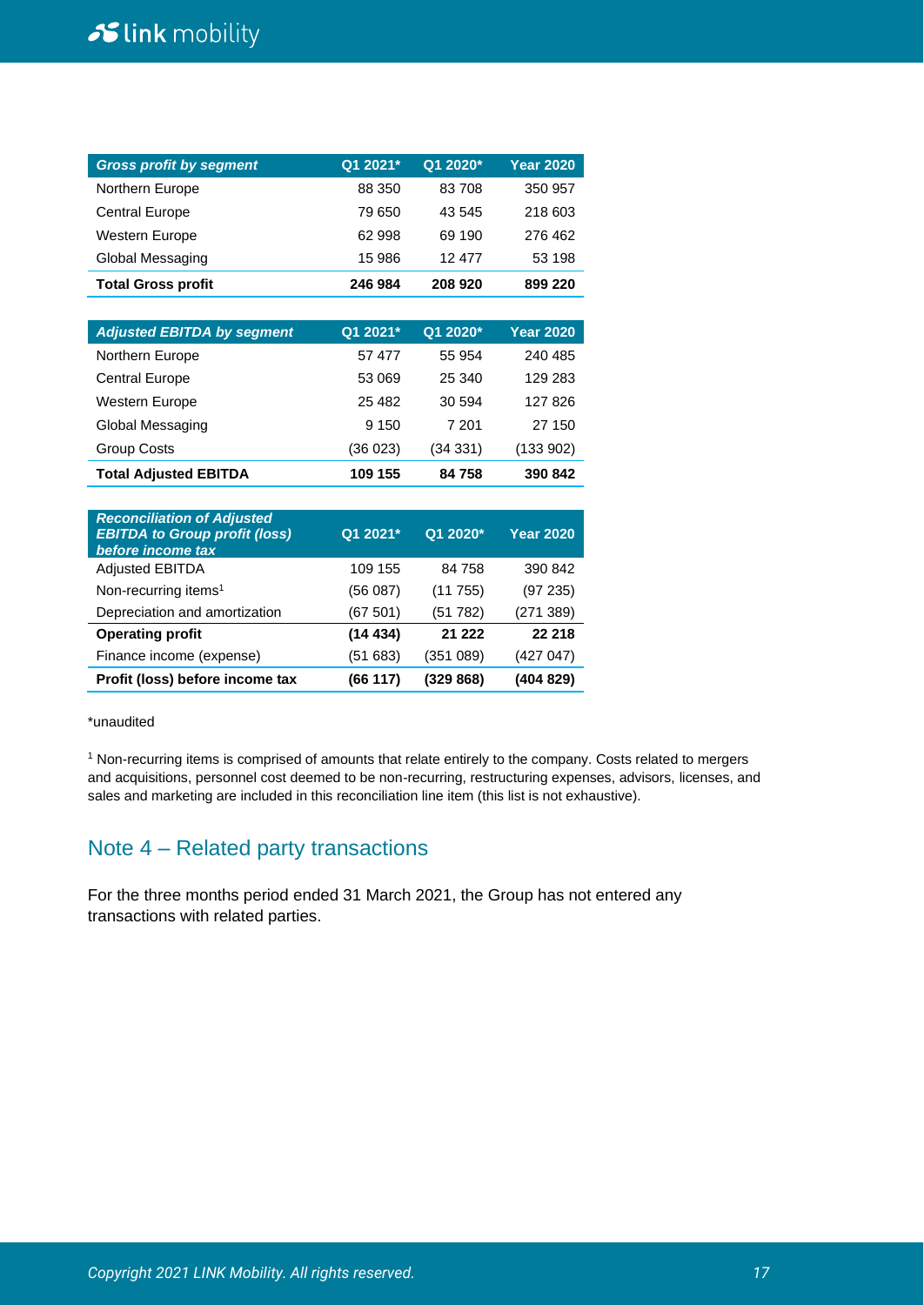## Note 5 - Interest-bearing debt

The bonds have a 5-year tenor and a fixed coupon of 3.375% p.a.

| (Amounts in 1000 NOK)            |           |         |
|----------------------------------|-----------|---------|
| <b>Collateral and quarantees</b> | Q1 2021   | Q1 2020 |
| Bond loan                        | 2 000 270 |         |
| Transaction costs*               | (20087)   | -       |
| Debts secured by collateral      | 1980183   |         |

\*The bond loan is initially measured at fair value net of transaction costs and it is subsequently measured at amortized cost using the effective interest rate method. Consequently, the transaction cost will be amortized over the life of the bond loan. The carrying value of the bond loan will be equal to the principal amount of EUR 200 million at maturity in FY2025.

## Note 6 – Options

In Q1 2021, a total expense of NOK 41.3 million was recognized in relation to the RSU and LTI program.

## Note 7 – Depreciation and amortization

Depreciation and amortization are comprised of the following amounts:

| Q1 2021 | Q1 2020 | <b>Year 2020</b> |
|---------|---------|------------------|
| 1619    | 1 7 9 0 | 7975             |
| 4460    | 2970    | 24 348           |
| 42 968  | 40 209  | 164 494          |
| 18 454  | 6813    | 74 572           |
|         |         |                  |
| 67 501  | 51 782  | 271 389          |
|         |         |                  |

## Note 8 – Business combinations, acquisition of Tismi in the **Netherlands**

| <b>Current entity</b><br>name/Former entity<br>name | <b>Main business</b><br>activity | Date of business<br>combination | <b>Proportion</b><br>of voting<br>equity<br>acquired | <b>Acquiring entity</b>       |
|-----------------------------------------------------|----------------------------------|---------------------------------|------------------------------------------------------|-------------------------------|
| Tismi B.V.                                          | Mobile messaging<br>services     | 10 March 2021                   | 100%                                                 | <b>LINK Mobility Group AS</b> |
| Tismi Mobile B.V.                                   | Mobile messaging<br>services     | 10 March 2021                   | 100%                                                 | <b>LINK Mobility Group AS</b> |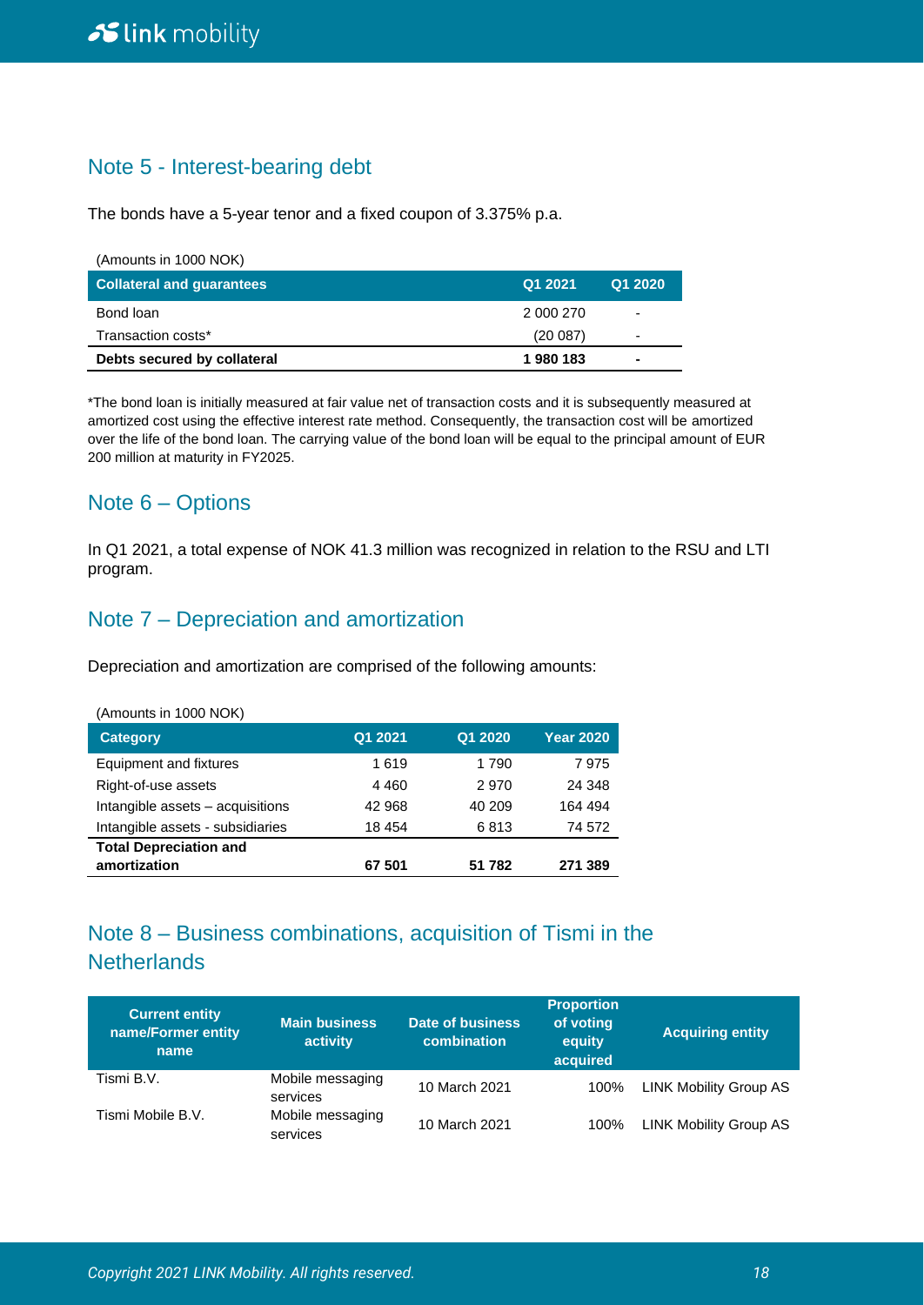On 10 March 2021, LINK Mobility Group AS acquired 100% of the voting equity instruments of Tismi B.V. and Tismi Mobile B.V. These entities are headquartered in Bunnik, Netherlands and are collectively referred to as Tismi.

The purchase price is settled as a combination of cash upon closing, shares upon closing, and seller's credit.

Tismi is a provider of telecommunication services and products and holds licensed operator status in 8 European countries. The company's main business is comprised of providing virtual mobile numbers, smart traffic routing, and signaling services to Enterprise customers and CPaaS providers.

The acquisition was completed based on an agreed enterprise value of EUR 20.0 million and an agreed purchase price of EUR 20.0 million. The enterprise value is based on a multiple of 13.06 times 2020 EBITDA.

Details of the purchase consideration, the net assets acquired, and goodwill based on the provisionary purchase price allocation are as follows:

#### **Figures in 1000 NOK**

| <b>Purchase consideration</b> |         |
|-------------------------------|---------|
| Cash paid                     | 67 171  |
| Ordinary shares issued        | 67 171  |
| Seller's credit               | 67 171  |
| <b>Total consideration</b>    | 201 512 |

#### **Figures in 1000 NOK**

| <b>Fair value of assets identified</b> |         |
|----------------------------------------|---------|
| Customer relationships                 | 74 633  |
| Technology                             | 12 962  |
| Equipment and fixtures                 | 378     |
| Trade and other receivables            | 11 055  |
| Cash and cash equivalents              | 3430    |
| Deferred tax liability                 | (21899) |
| Trade and other payables               | (10334) |
| Corporation tax liability              | (226)   |
| Net identifiable assets acquired       | 70 000  |
| Add: Goodwill                          | 131 512 |
| Net assets acquired                    | 201 512 |

The Tismi acquisition related expenses recognized as other operating expenses in the period amount to NOK 2.553 million.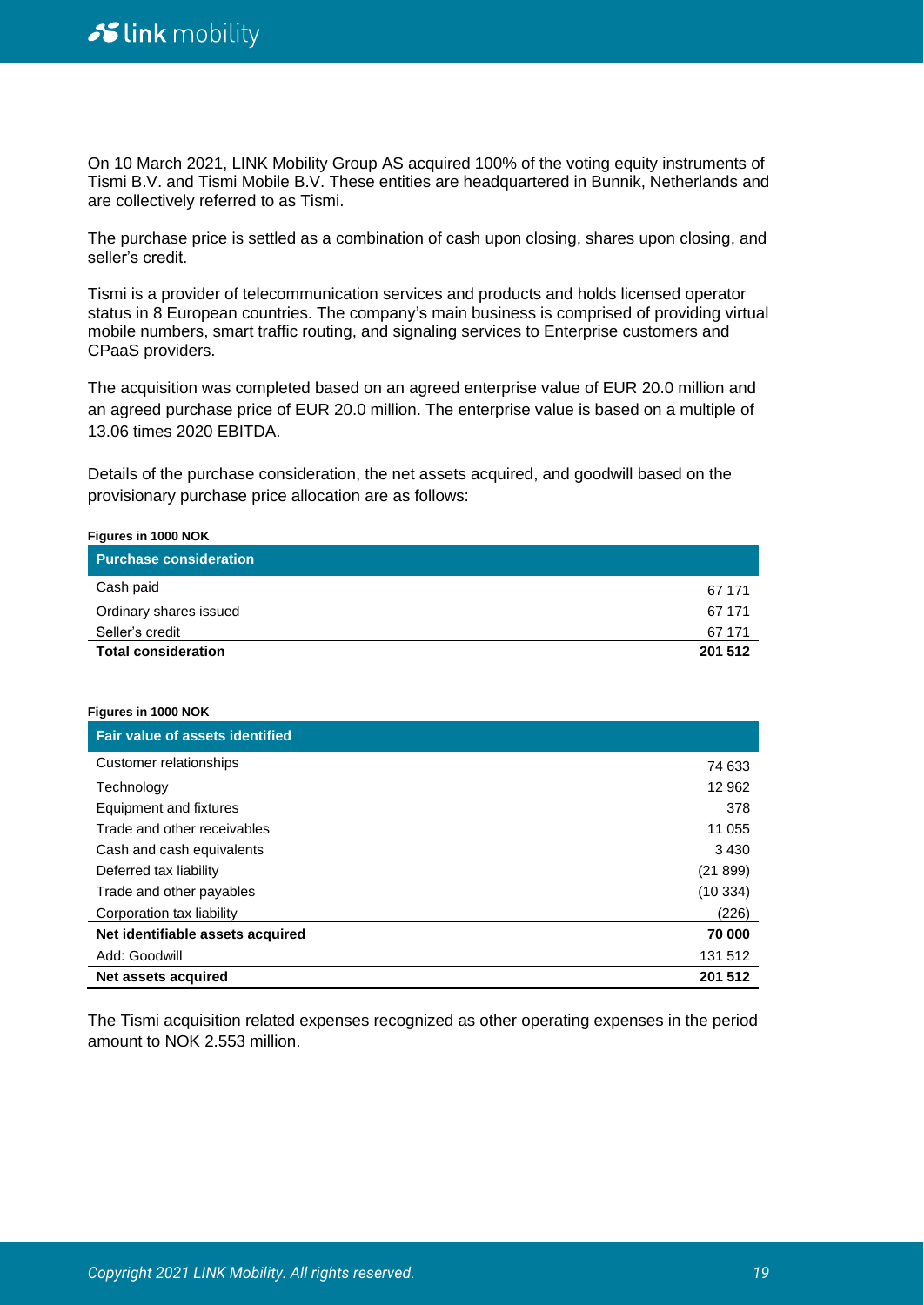## Note 9 – Events after the reporting period

## Acquisition of MarketingPlatform in Denmark

On 15<sup>th</sup> April 2021, LINK announced the definitive agreement to acquire MarketingPlatform. MarketingPlatform was established in 2011 in Denmark and is headquartered in Vejen. The company has developed an omnichannel marketing platform with an integrated customer data platform (CDP) giving customers a unified profile view. The omnichannel output is to email, SMS, application, web, and social media. MarketingPlatform is established in the Danish, Swedish, Norwegian, Peruvian, and Spanish markets and focusses on enterprise, large, and medium sized customers. Software development is located in Macedonia.

The transaction values MarketingPlatform at an enterprise value of EUR 13 million with an additional 2-year earnout of up to EUR 5 million contingent upon commercial results and continued platform development. Upon completion of the transaction, the purchase price will be settled with 30% in cash and 70% in shares in LINK. The consideration shares will be subject to a customary lock-up for a 6-month period after the close of the transaction.

## Acquisition of AMM S.p.A in Italy

On 26th April 2021, LINK announced the agreement to acquire approximately 81% of AMM S.p.A. AMM was founded in 2008 and listed on the AIM list of the Italian Stock Exchange in 2019 (ticker AAM.MI, free float 19%); the company is headquartered in Arezzo. AMM operates within mobile marketing and web advertising and their product offering includes SMS A2P, email services, and chatbots. The company serves close to 3,500 enterprise and SME customers throughout Italy by direct sales and a self-sign-up (SSU) platform.

LINK has agreed to acquire 6,351,815 shares (representing approximately 80% of the issued and outstanding shares) in AMM for EUR 2.40/share, at a share premium of 19.4% over the closing price on 26th April 2021. The transaction values of the total share capital of AMM at a market capitalization of approximately EUR 18.7 million, implying a forecasted EV/EBITDA multiple of 6.77x. Upon completion of the transaction, and subject to customary conditions, the purchase price will be settled in cash. The transaction is planned to close in May 2021.

LINK is also planning to launch a mandatory offer for the remaining approximately 18,6% free float shares at EUR 2.40 per share and a voluntary offer for 146.475 outstanding warrants in AMM at EUR 0.80 per warrant.

In a separate agreement, the sellers of AMM have agreed to subscribe for new shares in LINK at a subscription price per share equal to the volume weighted average price per share of the last 5 trading days prior to the closing date, for an amount equal to 40% of the purchase price received by the sellers under the transaction. The shares will be subject to lock-up for a 6 month period after closing of the transaction.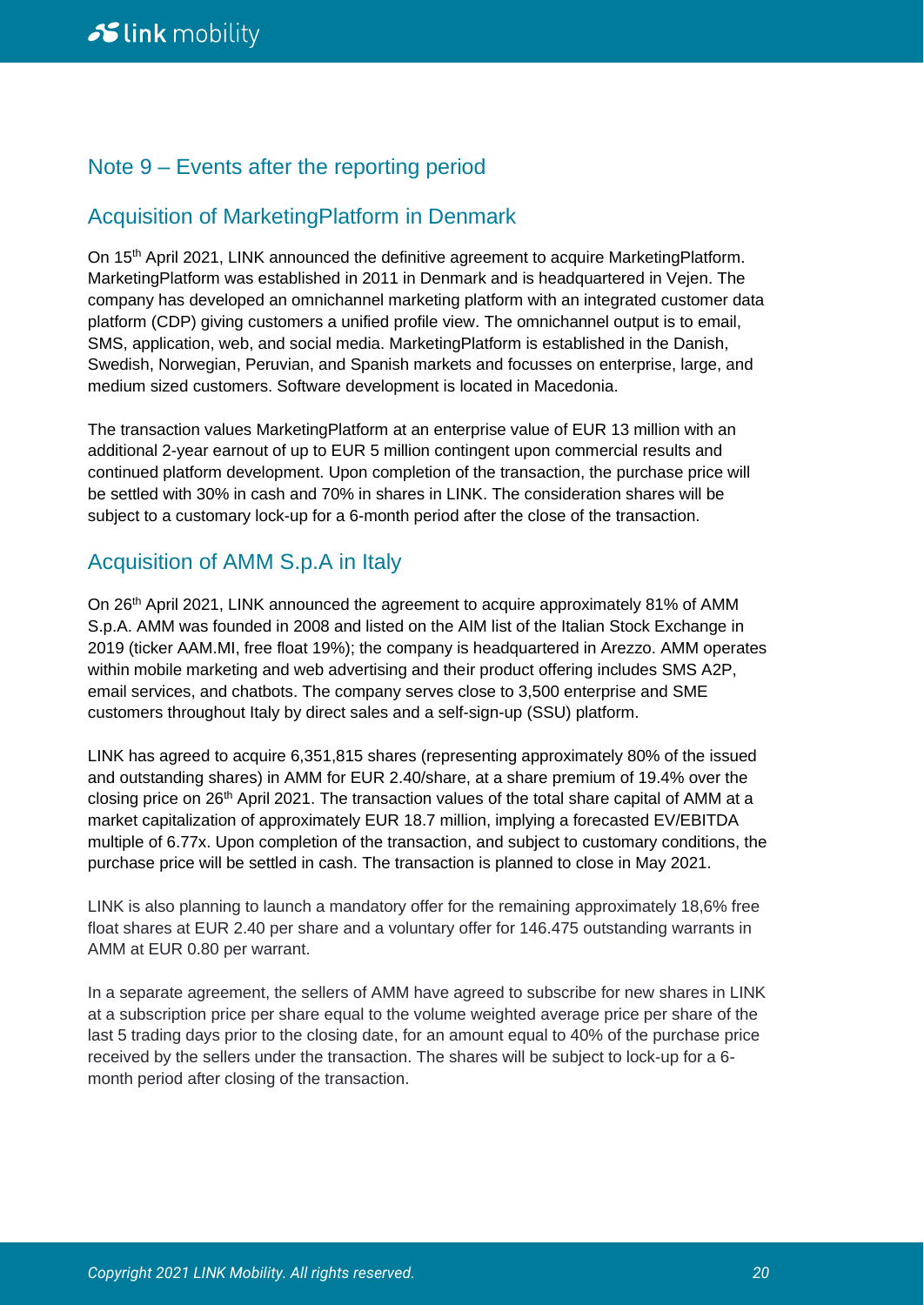## Listing of Bond

On 03 December 2020, LINK Mobility Group Holding ASA (LINK) announced the issuance of EUR 200 million senior unsecured bonds, with a EUR 300 million borrowing limit and maturity on 15 December 2025 (the "Bonds). The Bonds are issued with ISIN NO0010911506.

LINK has prepared a prospectus in connection with the listing of the Bonds on Oslo Børs (the "Prospectus"); the prospectus was approved by the Financial Authority of Norway on 03 May 2021. All necessary application documents submitted to Oslo Børs on 04 May 2021.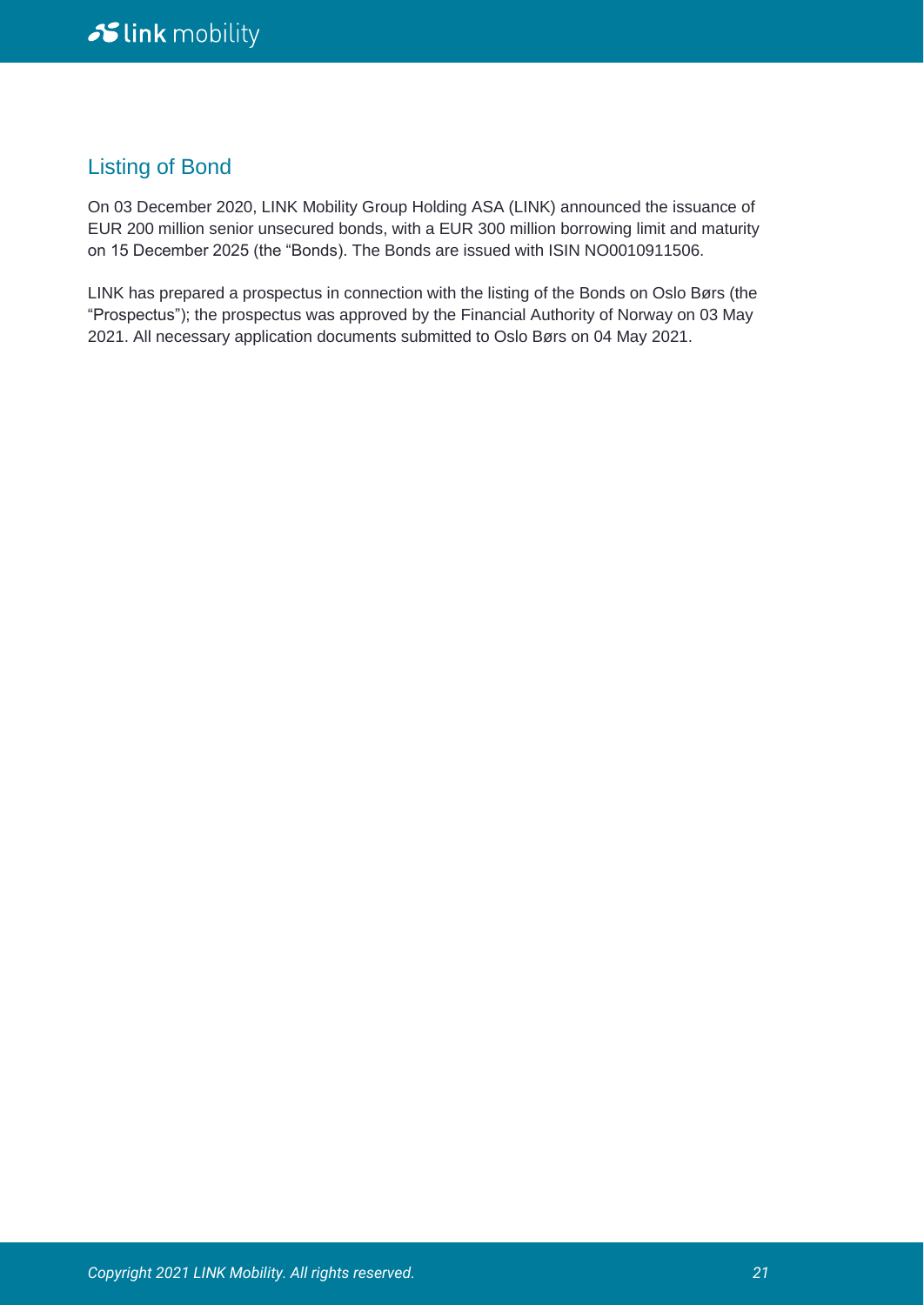# ALTERNATIVE PERFORMANCE MEASURES ("APM'S")

The financial information in this report is prepared under International Financial Reporting Standards (IFRS), as adopted by the EU. To enhance the understanding of LINK's performance, the Group presents several alternative performance measures ("APM's"). An APM is defined by the European Securities and Markets Authority (ESMA) guidelines as a financial measure of historical or future financial performance, financial position, or cash flows, other than a financial measure defined or specified in the applicable financial reporting framework (IFRS).

Below, LINK presents certain APMs, including gross margin, EBITDA, adjusted EBITDA, and adjusted EBITDA margin. APMs such as EBITDA are commonly reported by companies in the markets in which LINK competes and are widely used by investors when comparing performance on a consistent basis without regard to factors such as depreciation and amortization, which can vary significantly, depending upon accounting methods (particularly when acquisitions have occurred) or based on non-operating factors.

LINK uses the following APMs:

#### **Gross Profit**

Gross Profit means revenues less direct costs of services rendered.

#### **Gross margin**

Gross margin means gross profit as a percentage of total operating revenues.

#### **Adjusted EBITDA**

Adjusted EBITDA means EBITDA adjusted by expenses related to significant one-time, nonrecurring events such as acquisitions and restructuring activities, legal advisors, and sharebased compensation. LINK has presented adjusted EBITDA in the consolidated statement of profit and loss because management believes the measure provides useful information regarding operating performance.

#### **Adjusted EBITDA margin**

Adjusted EBITDA margin is presented as adjusted EBITDA as a percentage of total operating revenues in the respective periods.

#### **EBITDA**

EBITDA means earnings before interest, taxes, amortization, depreciation, and impairments. LINK has presented EBITDA in the consolidated statement of profit and loss because management believes that the measure provides useful information regarding the Group's ability to service debt and to fund capital expenditures and provides a helpful measure for comparing its operating performance with that of other companies.